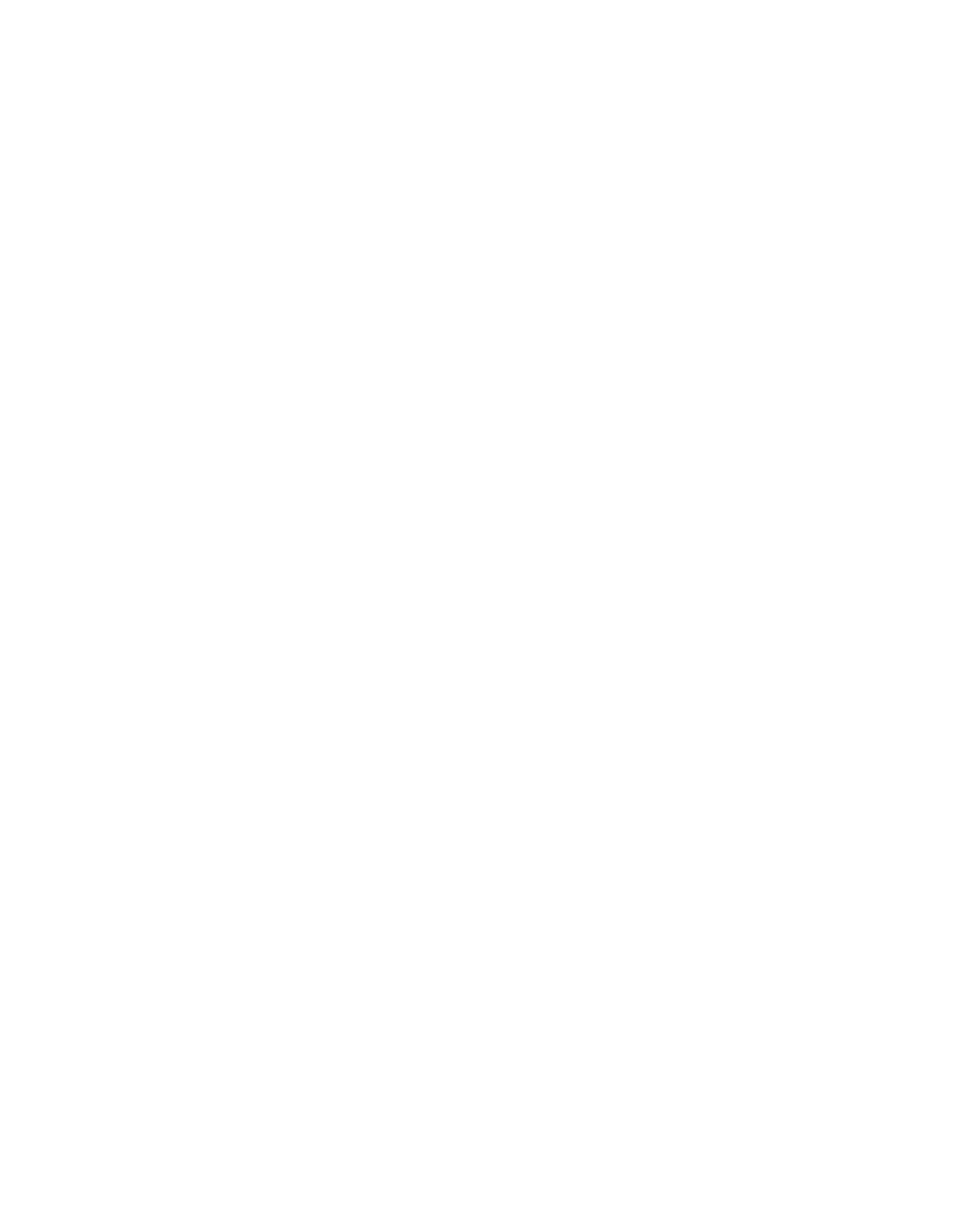Goal: To design and conduct investigations to demonstrate an understanding of scientific inquiry.

Preparation: Provide newspapers and note cards or provide the student worksheet S I-I.

**Activities:** Have students analyze science-related articles from the newspaper by outlining the 5 Ws—who, what, when, where, why. Each of the 5 Ws is written on an index card along with the information taken from the article. Headlines belonging to the articles should be clipped and saved. Have students read the information from one of the index cards and ask another student to match the information to the headline.

> Students can also record the information on the graphic organizer S 1-1 and share what they write with other students. They should tear out the pages from the newspaper where the stories appear and staple them to the completed worksheets.

Have students focus on success stories by saving stories about problems that have been solved and needs that have been met through scientific research and discovery and social action related to environmental and other science-related concerns. Direct them to the success stories when they answer the who, what, when, where and why questions. Call attention to stories where young people or people in the local community are involved and present them as role models.

#### **SCIENCE • TOOLS of SCIENCE/ SCIENTIFIC INQUIRY**

Goal: To demonstrate an understanding of technological designs.

**Preparation:** Provide newspapers and the student worksheet S 1-2.

Activities: Have students look for items that illustrate the types of tools used by scientists. They should list them or cut them out and display them under the following categories:

> Laboratory Printed Field Other Important Tools

If the newspaper does not feature tools in one category, students should look for items in science textbooks and journals and around their classroom. Provide the graphic organizer S 1-2 for students to record their answers.

Follow up by asking them to choose one important tool from the list and write and design a newspaper ad for the item.They should be sure to list its outstanding features, its uses and its cost.\*

**TechnologyFechnology**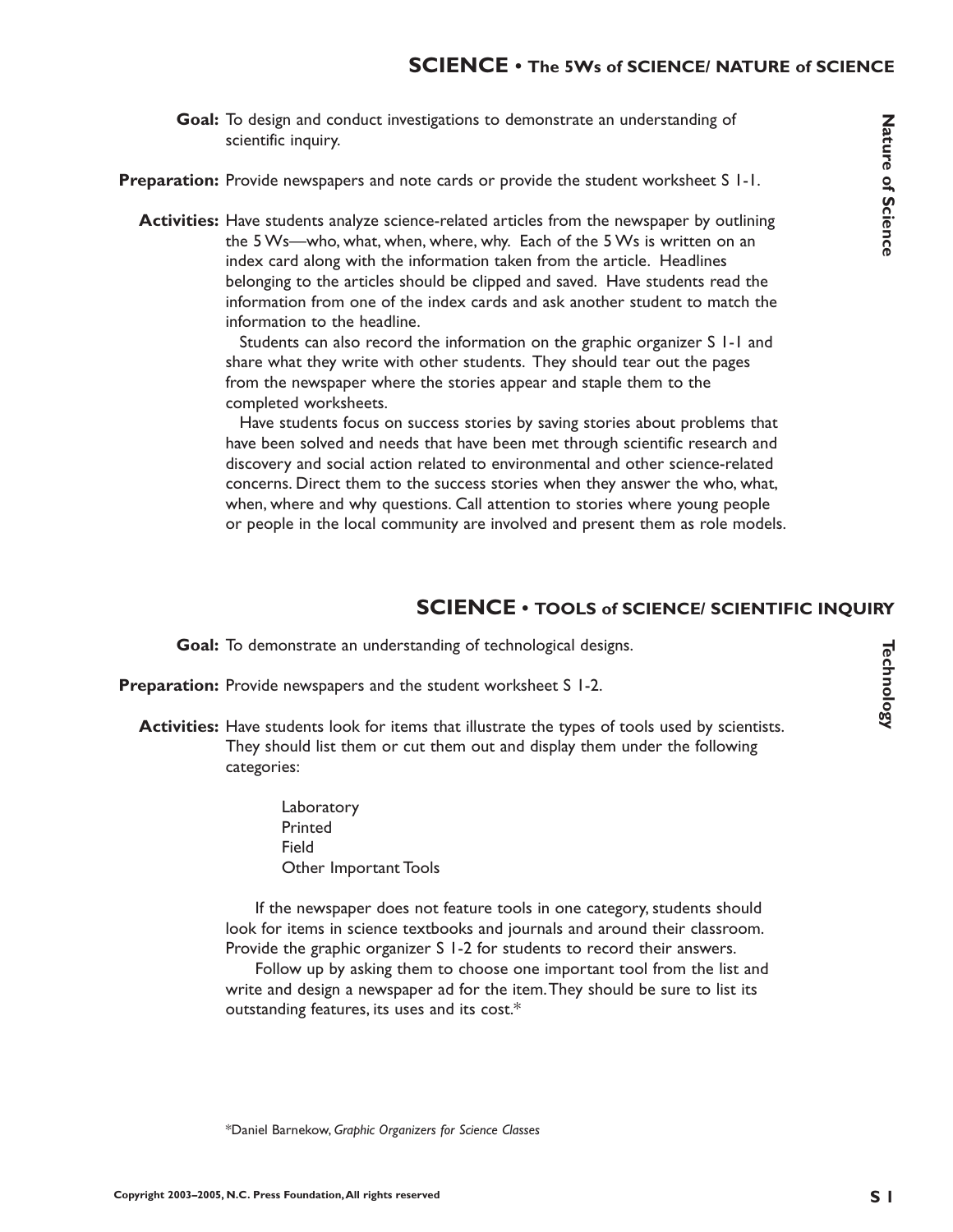#### **SCIENCE • STEPS in SCIENTIFIC RESEARCH/ SCIENTIFIC INQUIRY**

Goal: To design and conduct investigations to demonstrate an understanding of scientific inquiry.

Preparation: Provide newspapers and the student worksheet S 2-3.

- **Activities:** Ask students to choose one or more newspapers stories about science and read them carefully. Direct them to look for references to the steps involved in conducting a research study.They should write what they find on the graphic organizer S 2-3. Encourage them to complete the chart with examples they find. Students can place numbers beside corresponding information in news stories to show the steps given below:
	- 1. Identify a problem or question.
	- 2. Formulate a hypothesis or make a prediction.
	- 3. Design an experiment to test the hypothesis.
	- 4. Conduct an experiment to test the hypothesis.
	- 5. State the findings.

Ask students if they find more references to the final step or "findings" than the other steps. If so, ask them why they think newspapers focus on findings. Discuss why it is important to know how the findings were obtained.

#### **SCIENCE • AREAS of SCIENCE/ SCIENTIFIC INQUIRY**

Goal: To design and conduct investigations to demonstrate an understanding of scientific inquiry.

**Preparation:** Provide students with copies of the newspaper. Discuss the role of newspapers in providing information that updates textbooks.

**Activities:** To supplement textbooks with more up-to-date information, ask students to look for newspaper articles about scientific changes and discoveries. Then have them put the articles in a notebook with sections labeled astronomy, biology, botany, chemistry, geology, meteorology, physics and zoology. The newspaper articles should be placed in the appropriate section. Under each category, they should identify the stories about scientific research and discovery that most affect their lives or the lives of people they know.

#### **SCIENCE • CAREERS in SCIENCE and TECHNOLOGY/ NATURE of SCIENCE**

Goal: To design and conduct investigations to demonstrate an understanding of scientific inquiry.

Preparation: Provide newspapers and the student worksheet S 2-4.

**Activities:** Have students look in classified ads, newspaper stories and special sections on careers for careers in science or technology.They should record answers for two scientists, technologists or engineers on the graphic organizer S 2-4.

**Nature of Science**

Nature of Science

**Nature of Science**

Nature of Science

**Personal and Social Perspectives**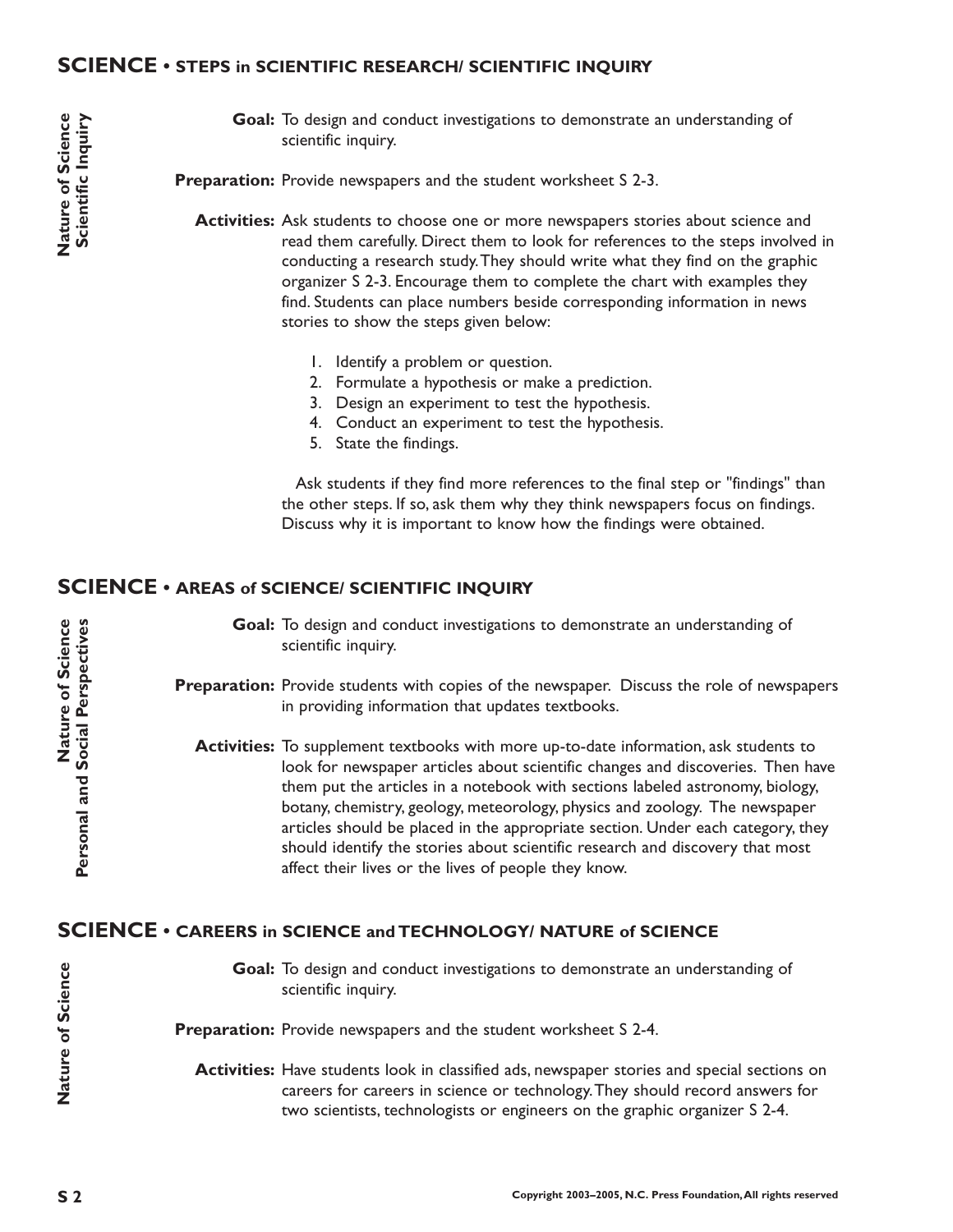#### **SCIENCE • CAREERS in SCIENCE and TECHNOLOGY/ NATURE of SCIENCE, continued**

## Personal and Social Perspectives **ersonal and Social Perspectives**

#### **Activities,**

continued: Questions include the following:

- 1. Who are they?
- 2. What do they do?
- 3. Where do they work?
- 4. Why is their work important?
- 5. Would I enjoy their work? Why?

Follow up by having students interview someone who works as a scientist or engineer.They should take careful notes and record the best quotes. Have them write a story about the person in journalistic style. For models on how to write the stories, select and have students read stories about scientists that appear in the story.They may be breaking news stories about a recent discovery or an in-depth profile or feature about a scientist and his/her work. They may also choose to write opinion and, if they do, they should use editorials as models.

#### **SCIENCE • PEOPLE in SCIENCE/ NATURE of SCIENCE**

- Goal: To design and conduct investigations to demonstrate an understanding of scientific inquiry.
- Preparation: Provide copies of newspapers and science textbooks. Students should locate people in the textbooks who have made important contributions to the field of science (Pasteur, Edison).

Time this activity to coincide with reports of special awards such as the Nobel Prizes.

Activities: Over several weeks, ask students to look for current news about people who are contributing to scientific research. Students should indicate whether or not they think those people and their contributions will be recorded in textbooks and explain why or why not. They should discuss why the contributions are reported in the newspaper. Do the articles inform the reader? Do they offer advice or guidance? Do they praise the scientist?

> Many early scientific discoveries and inventions were made by men or women working alone. Today scientific advancements are usually the result of team effort or an extension of someone else's research. Discuss why that is so. Have students find examples of scientists working together in the stories they find about research.

#### **SCIENCE • PROFILE of a SCIENTIST/ NATURE of SCIENCE**

- Goal: To design and conduct investigations to demonstrate an understanding of scientific inquiry.
- Preparation: Provide newspapers that include a profile about a scientist or scientists and provide the student worksheet S 3-5. On the worksheet, have students record information about a scientist who is featured in the newspaper.

**Scientific Inquiry**

Scientific Inquiry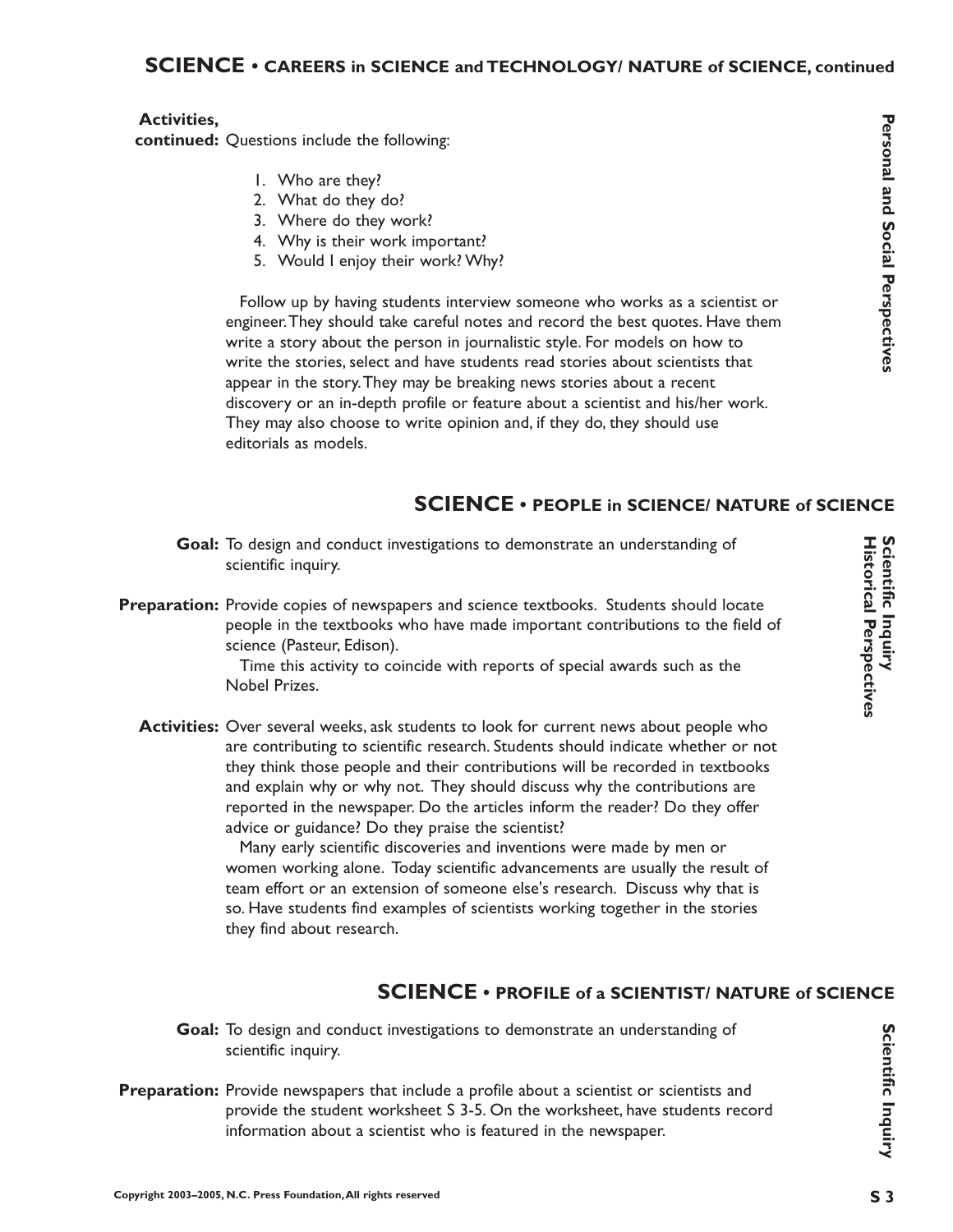#### **SCIENCE • PROFILE of a SCIENTIST/ NATURE of SCIENCE, continued**

Activities: Ask students to look for quotes in the stories that comment on the nature of science and explain methodologies. For example, in a news report, published in February 27, 2003, about a medical doctor whose research produced a breakthrough treatment for preventing preterm births, the newspaper's staff writer explained the role of scientists, "Scientists know that the work they do is slow and incremental, part of the process of advancing understanding, maybe finding a piece of a puzzle that will fit a piece that someone else has found, and then lead to another piece." The doctor whose work is described in that story said he is "extremely gratified" that his work produced a breakthrough.

> Have students classify stories about scientific research into two categories. They should look for stories in the newspapers about scientists who find a piece to the puzzle or advance understanding, and look for other stories about scientists whose work produced results that represent a significant advance in scientific knowledge or in treating illness.

> From the stories about scientists, have students choose one or more stories about a modern-day scientist and complete as much of the graphic organizer S 3-5 as they can.

The worksheet asks for the following information:

- 1. Name
- 2. Important dates/events
- 3. Places where the scientist lives and works
- 4. Fields of study
- 5. Important advances or breakthroughs
- 6. Other scientists whose life and work benefited the scientist under study
- 7. Interesting personal information
- 8. Additional information

Based on what students discover about modern-day scientists, have them use the graphic organizer LA 76 to record and explain the qualities of a good scientist.

#### **SCIENCE • SCIENCE as NEWS/ NATURE of SCIENCE**

Goal: To design and conduct investigations to demonstrate an understanding of scientific inquiry.

Preparation: Have newspapers and science textbooks available.

**Activities:** Using the styles of writing in today's newspapers, have students write a story about one of the early, great scientists such as Louis Pasteur or Madame Curie as if the scientific breakthroughs were happening today.

> Have students prepare a newspaper designed around a specific unit being studied. For example:A unit on the history of science might include the following:

- 1. an editorial written about Darwin's theory
- 2. letters to the editor presenting opposing views
- 3. an interview with the Bishop of the Catholic Church in which he states his views concerning the theories of Galileo

 $S<sub>4</sub>$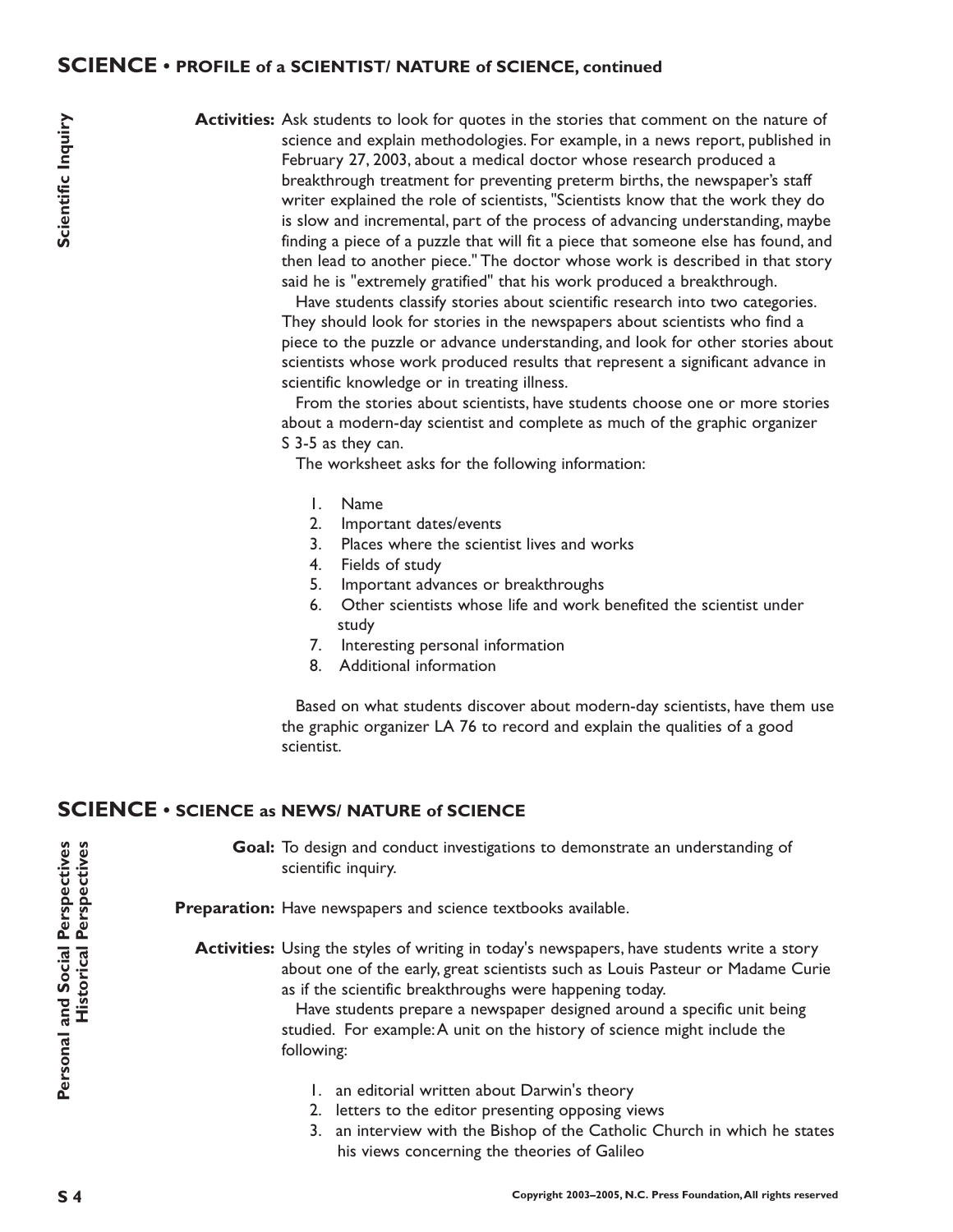Goal: To design and conduct investigations to demonstrate an understanding of scientific inquiry.

Preparation: Provide newspapers.

**Activities:** Explain that science does not test beliefs. Scientists produce and examine concrete evidence. Locate newspaper stories that deal with beliefs or statements that would be outside the realm of science.They should also identify statements that scientists can test through observation and experimentation and suggest ways of doing so.

> Using newspapers as their source, ask students to come up with a list of questions that scientists cannot answer and questions that scientists can pursue.

#### **SCIENCE • SPECULATING about RESULTS/ NATURE of SCIENCE**

- Goal: To design and conduct investigations to demonstrate an understanding of scientific inquiry.
- Preparation: Provide newspapers that contain reporting about science.
	- **Activities:** Explain the following process that feeds off of and leads to more scientific discovery: Speculation is the spinning off of ideas, a form of brainstorming to come up with creative ideas, about the meaning of and approaches to science and further research that needs to be conducted. Results from experiments often lead to speculation about their implications which leads to new theories or hypotheses that must be tested through experimentation. Trace the process in news stories. Refer to the graphic below:



Follow up by having students speculate about stories dealing with scientific advances. Have them formulate questions that might lead to further investigations.

#### **SCIENCE • FUNDING for SCIENCE/ NATURE of SCIENCE**

- Goal: To design and conduct investigations to demonstrate an understanding of scientific inquiry.
- Preparation: Provide newspapers that contain stories about science. Provide the student worksheet S 5-6.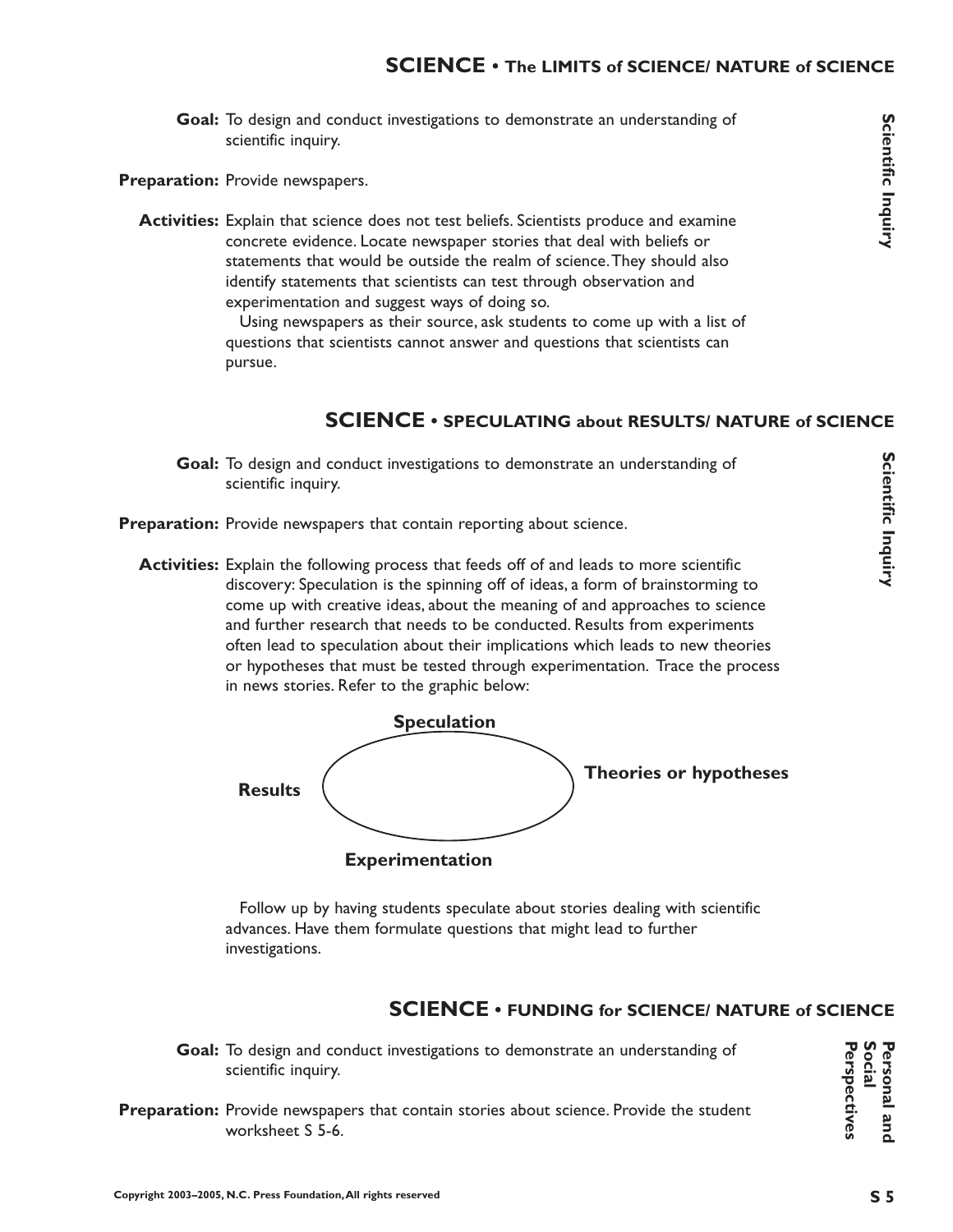#### **SCIENCE • FUNDING for SCIENCE/ NATURE of SCIENCE, continued**

Activities: Have students read stories to find out who receives funding for scientific research. They should identify the organization that made or is awarding the grant, the purpose of the grant, the person, persons or institutions that received or are receiving the grant, and details that explain why those receiving the funding were chosen. Provide the graphic organizer S 5-6 for students to record what they find. Students should look for answers to the following questions:

- 1. Who awarded funds? For what purpose?
- 2. Who received funds? Why?
- 3. Who or what organization stands to benefit financially or otherwise?

Follow up by asking students if and how the source of the funding has any financial stake in the outcome of the research.

#### **SCIENCE • HOW DO YOU KNOW?/ NATURE of SCIENCE**

Goal: To design and conduct investigations to demonstrate an understanding of scientific inquiry.

Preparation: Provide newspapers that contain stories about science and scientific research.

**Activities:** Tell students that "How do you know?" is the simple, important question to keep in mind as they read about scientific research (and other issues in the news). In determining the answer to that question, students must determine the accuracy and credibility of the study. Instruct students to use the following set of questions when evaluating reports about scientific studies reported in newspapers:

- 1. What is the question or theory?
- 2. Can science answer the question?
- 3. What are the pros and cons for the findings? Are there contradictory findings?
- 4. Is the design for the experiment sound?
- 5. Does the research study have integrity?
	- a. Who funded the study?
	- b. Who conducted the study?
	- c. Who are the stakeholders? Who has the most to lose or gain as a result of the research?
	- d. Do facts reported in the stories support the interpretations?

If students believe they cannot answer the question (How do you know?) using the newspaper reports, have them read other sources of information. They should read science journals that provide detailed accounting of scientific research. Have them suspend judgment of the results until they feel fully informed about the research design, its sponsors and the results.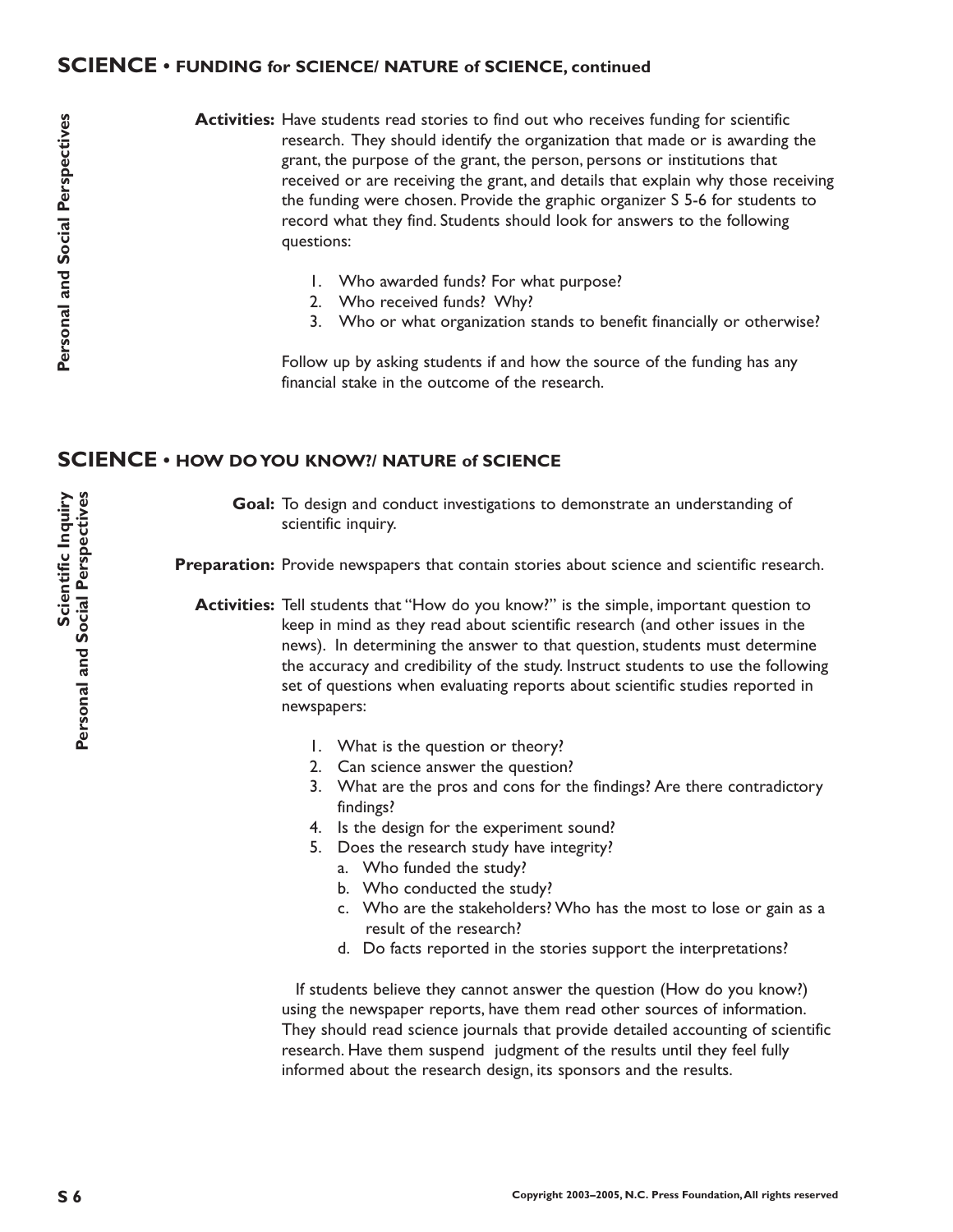#### **SCIENCE • EVIDENCE to SUPPORT HYPOTHESES/ NATURE of SCIENCE**

- Goal: To design and conduct investigations to demonstrate an understanding of scientific inquiry.
- Preparation: Provide newspaper stories about scientific research and the student worksheet S 7-7. For example: Recent articles in newspapers discussed the adverse effects of salt. Intake of salt was linked to high blood pressure and stroke. Yet some scientists quoted in the articles questioned these findings; they stated a need for additional research.

When evaluating reports from scientists, look for or have students look for qualifications, titles and business ties. Some industries stand to gain from positive reports on products. Some scientists work for industries that have a stake in the outcome of the research.The scientists may be less than objective. Likewise, organizations too eager to gain recognition and to report negative findings should be questioned.

Aside from the politics associated with science, serious debate is common. Science requires extensive research and results must be duplicated to be accepted. The issue is whether enough evidence exists to accept a hypothesis (defined as educated guesses or opinions and expressed as generalizations) as fact on which to base further research.

Regardless of the hypothesis and the results, there are likely to be skeptics and disbelievers. Some people probably still think that the earth is flat and that moon landings were a hoax.

**Activities:** Have students read and collect news stories about scientific research. They should write the hypothesis on which the research is based and try to figure out if the evidence clearly points to one conclusion. Differing opinions need to be found in the articles and the qualifications of all experts examined.

> Create a rating scale and have students place the research and conclusions taken from the stories on it.

|                     |  | $\sim$ 5 $\sim$ 5 $\sim$ |  | 678                    | 10 |
|---------------------|--|--------------------------|--|------------------------|----|
| subject to question |  |                          |  | widely held to be true |    |

Provide the graphic organizer S 7-7 for students to record their information. The exercise above requires interpretation and comparison of news reports and shows the gray area between fact and opinion.

#### **SCIENCE • SPIN OFFS/ NATURE of SCIENCE**

- Goal: To design and conduct investigations to demonstrate an understanding of scientific inquiry.
- Preparation: Provide newspapers that provide science news. Look in particular for news about the space program.
	- **Activities:** Much of the research conducted by those working in the space program is helpful in other ways. For example: New ways of monitoring body functions have been found. Have students look for news about ways that space exploration has contributed to society.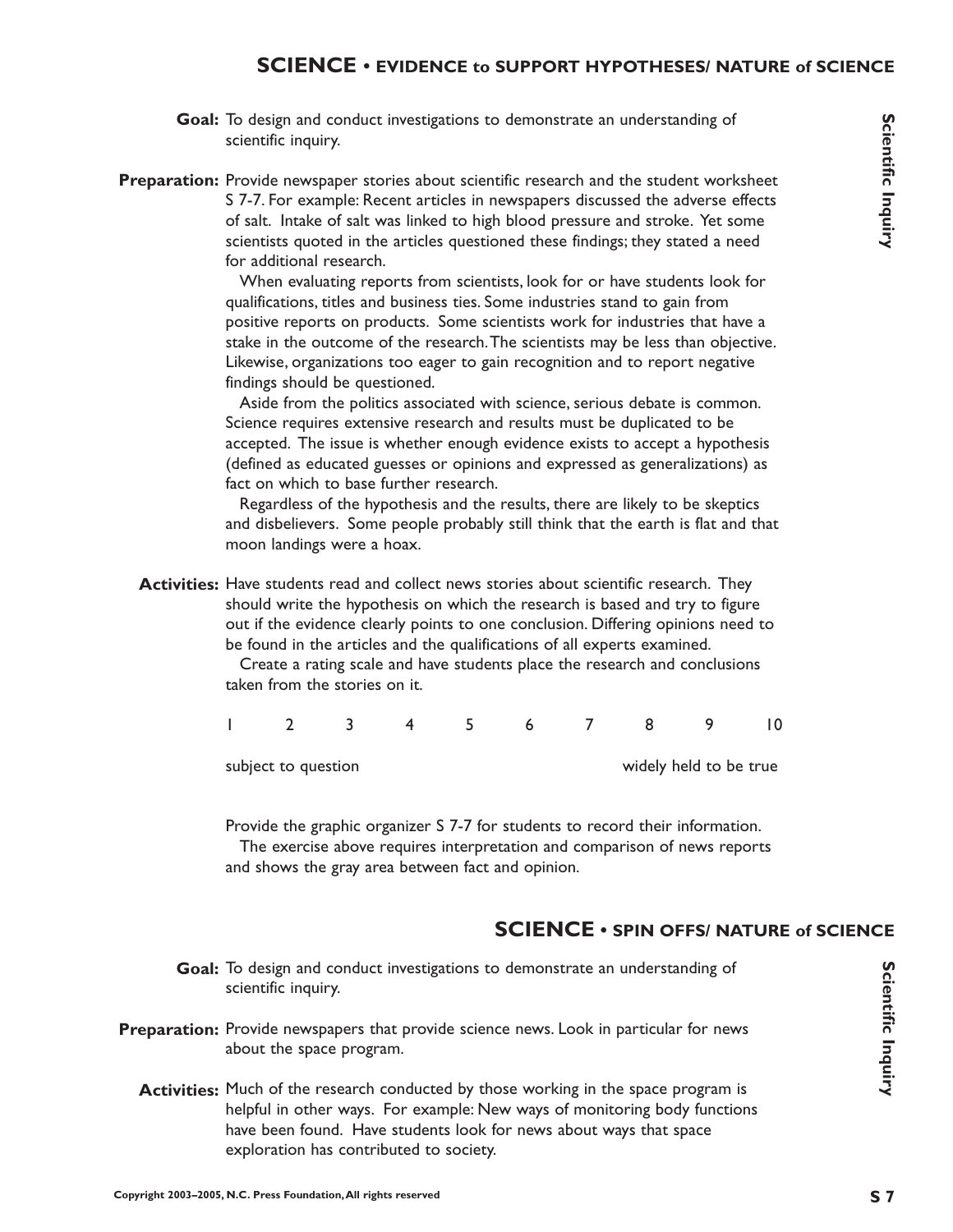#### **SCIENCE • SPIN OFFS/ NATURE of SCIENCE, continued**

#### **Activities,**

They should also look for technology that provides benefits beyond its original purpose. Have them identify benefits that "spin off" from medical and other scientific research.A medicine produced to treat one disease may benefit someone with another disease or in treating one medical problem, researchers may find that a medicine helps in other ways. For example, research dealing with aspirin has shown the benefits of aspirin in preventing heart disease and other illnesses. **continued:**

#### **SCIENCE • RISKS/ NATURE of SCIENCE**

Goal: To design and conduct investigations to demonstrate an understanding of scientific inquiry.

Preparation: Provide newspapers. Pay close attention when newspapers cover the space program.

**Activities:** Have students study the history of flight and focus on the risks taken by the first people who attempted to fly and the risks that today's astronauts take. Debate the space shuttle and space station programs based on research and public debate.

> Look for other examples in history and current events of people taking risks to advance science. People often will agree to participate in drug trials or agree to surgical procedures without knowing what the end result will be and whether they will be harmed in the process. Scientists must be very careful to inform people who participate in risky studies, so that they know what they are agreeing to do. Laws require disclosure to protect human subjects who participate in scientific research.

#### **SCIENCE • MAKING PRODUCTS POSSIBLE/ NATURE of SCIENCE**

Goal: To demonstrate an understanding of technological designs.

Preparation: Provide newspapers.

**Activities:** Ask students to locate newspaper ads for products that were not available 20 years ago. Ask them to hypothesize as to the scientific advances that made these new products possible. Students should test their hypotheses by conducting research on the various products.

#### **SCIENCE • SCIENTIFIC DEVELOPMENT/ NATURE of SCIENCE**

Goal: To demonstrate an understanding of technological designs. **Preparation:** Provide newspapers and the student worksheet S 8-8. Explain that science is a process of advancing knowledge and understanding. Current scientific discoveries build on the past.

**Scientific Inquiry**

Scientific Inquiry

Scientific Inquiry

Technology **Technology**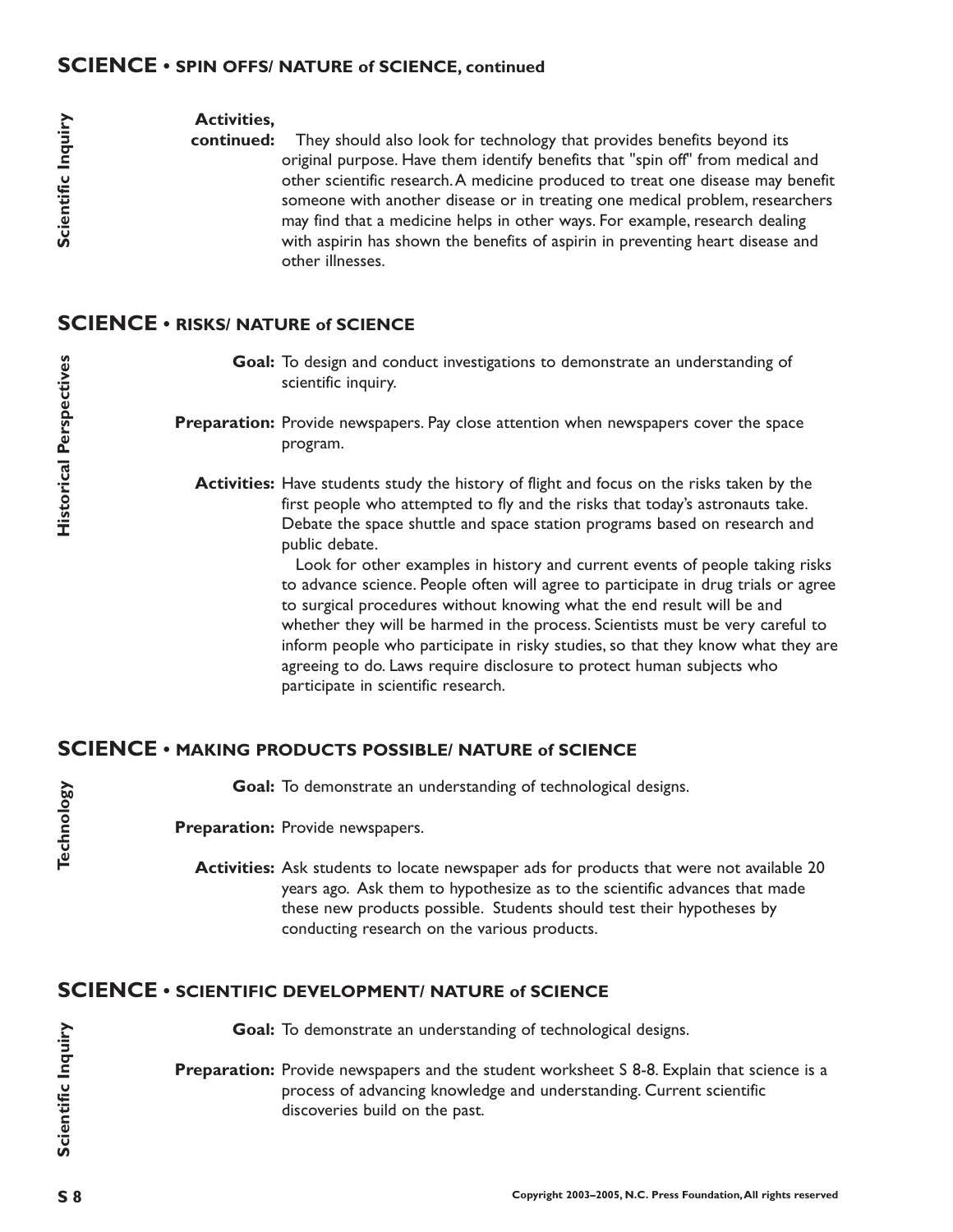#### **SCIENCE • SCIENTIFIC DEVELOPMENT/ NATURE of SCIENCE, continued**

**Activities:** Ask students to trace the development of a scientific discovery. First have them find a story that tells about a scientific breakthrough and explain what had to happen before the latest breakthrough could occur. Have them circle any clues in the story.

> Or have them find a tool, device or an example of the latest technology in the newspaper.After looking for and recording information from the newspaper about the way the discovery developed, ask students to conduct additional research.They should record what had to happen before the latest discovery could be made on the graphic organizer S 8-8.The student worksheet asks for the following information:

- 1. Scientific discovery or latest technology
- 2. What discovery or invention came before that?
- 3. What discovery or invention came before that?
- 4. What discovery or invention came before that?
- 5. What discovery or invention came before that?
- 6. Predict what will come next…

Students can work alone, in teams or small groups to trace the development of the current advancement in science.They should trace the development as far back in time as they can.

Using the graphic organizer LA 25-16 along with this activity will encourage research to obtain additional information.

#### **SCIENCE • AGE of INVENTIONS/ TECHNOLOGY**

Goal: To demonstrate an understanding of technological designs.

- Preparation: Provide newspapers, the World Almanac and the student worksheet S 9-9.
	- **Activities:** Ask students to guess when different items advertised in newspapers were invented.Then they should select objects invented within the last fifty years. Examples include computers, digital cameras, scanners, microwave ovens and CD players. Have them place the names of the selected objects on a timeline that is separated into decades from 1950 to the present. Have them use the graphic organizer S 9-9 to record their guesses

Follow up by having them conduct research to find out when items were actually invented and/or when they became widely available.They should check the World Almanac and research material, particularly the Internet, for a list of inventions and the year of their introduction.They should count their correct guesses and create another timeline that tells when the objects were actually invented.You may want students to continue to add objects to the timeline as they obtain more information.They may also want to interview people whom they know and who will remember when they first used or owned one of the inventions.

When making their guesses, they should also guess at which items are the earliest inventions.They might also group items that they think were invented near the same time and discuss why they think that happened.

Using microfilm and other available sources, have students locate ads that ran in papers when the products were new or just introduced.Ask how life changed as a result of the new products and designs.

Scientific Inquiry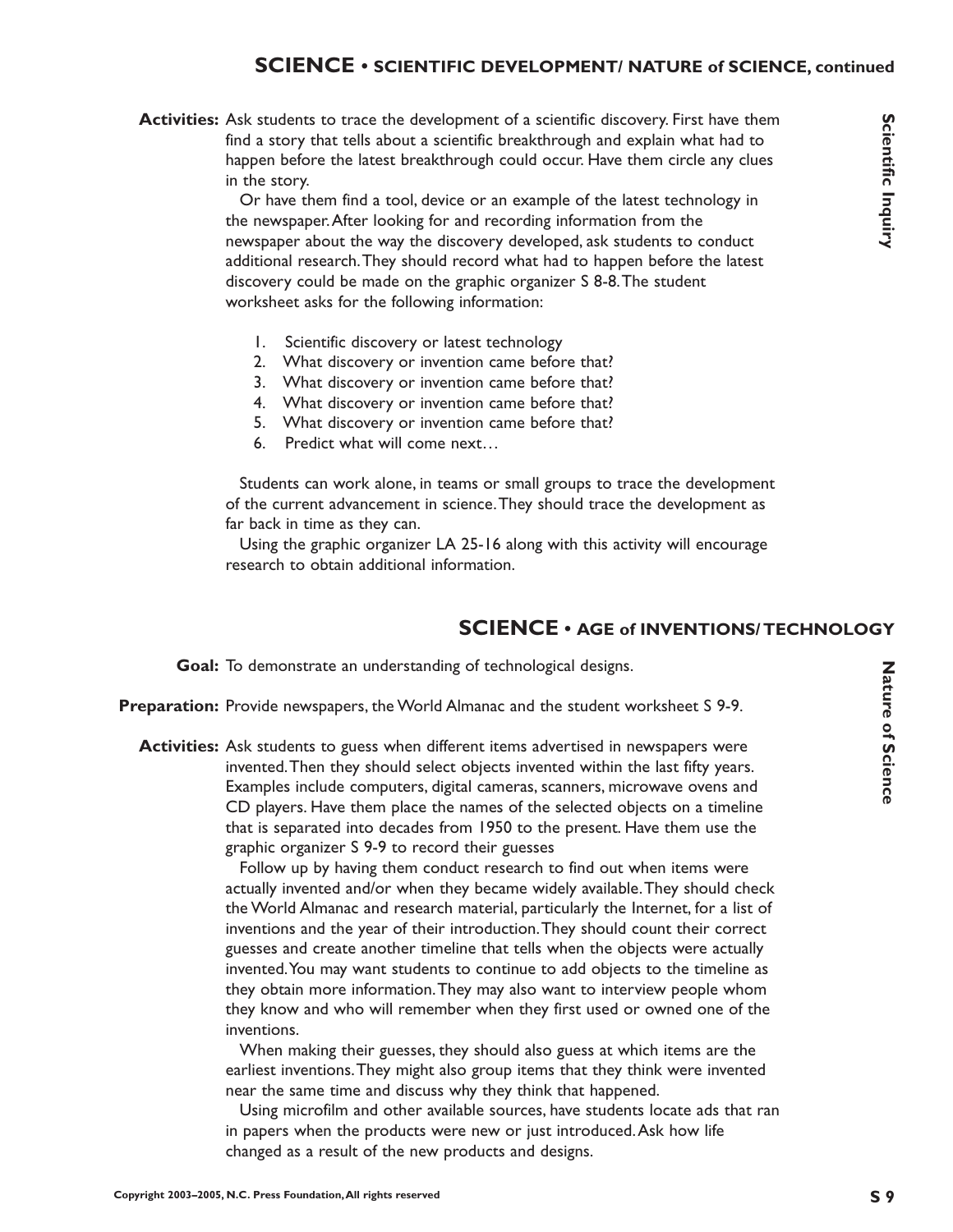#### **SCIENCE • UNDERSTANDING TECHNOLOGY/ SCIENCE and TECHNOLOGY**

Goal: To demonstrate an understanding of technological designs.

**Preparation:** Provide newspapers, the student worksheet S 10-10 and the following information about technology presented in the Science section of the N.C. Standard Course of Study: "While science tries to understand the natural world, technology tries to solve practical problems.Technology expands our capacity to understand the world and to control the natural and human-made environment…." The word technology has many definitions according to Stephen Kiln, Professor of Mechanical Engineering at Stanford University:

- 1. Artifact or hardware such as a hammer or computer
- 2. Methodology or technique such as painting or using a calculator or microscope
- 3. System of production such as an assembly line
- 4. Social and technical system such as an airplane which suggests interrelated devices, i.e. pilots, fuel, tickets, runways, etc.)
- **Activities:** Ask students to illustrate the above definitions by finding items in the newspaper that fit each one.They can find drawings, photos and stories in which the type of technology is applied to solve a problem, build an object of practical value or provide a service. Provide the graphic organizer S 10-10 for students to record their answers.They should explain their choices.

Have them choose one item from the list and list its costs and benefits.They should conduct research and use their personal experiences as the basis for their list.

Follow up with a discussion of the various technologies they use in their daily living.They should interview someone who lived without one significant tool that is currently available.They should ask the person what he or she thinks has been gained through the use of the new tool (benefits) and what has been lost (costs).

#### **SCIENCE • NATURE'S LAWS/ PHYSICAL SCIENCE**

Goal: To make observations and conduct investigations to build an understanding of magnetism and electricity.

Preparation: Provide newspapers and science textbooks.

**Activities:** Ask students to find examples in the newspaper of the application of Newton's Laws. Students should explain articles and pictures which illustrate gravity, force and equilibrium. Examples include roof design, dams, power shovels and lawnmowers. Science textbooks provide additional information.

> Have students locate examples of characters in the comic section who defy scientific laws. Examples include floating through the air with the help of a single balloon.

**Nature of Science**

Nature of Science

**S 10**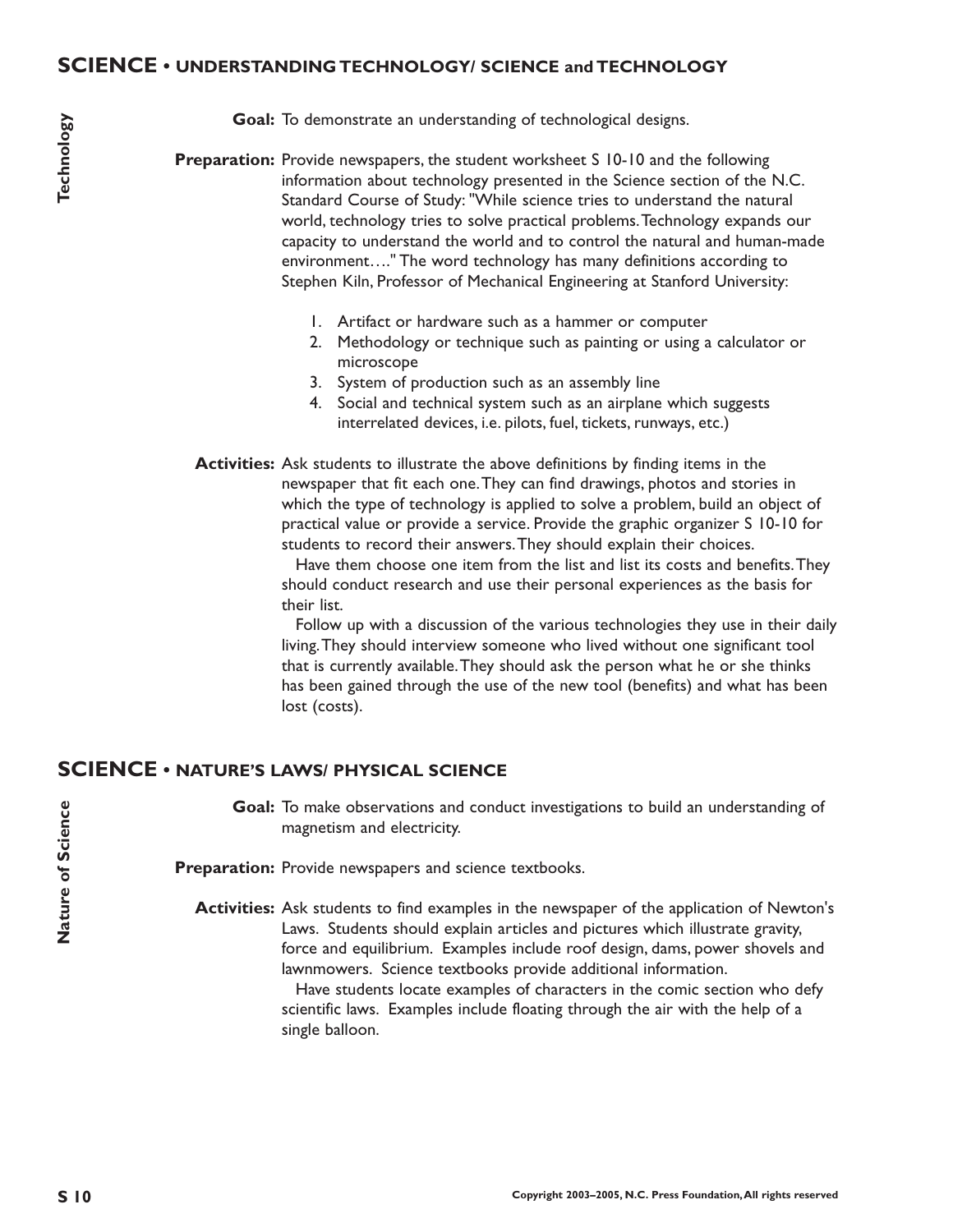#### **SCIENCE • CLASSIFYING MATERIALS USED in CLOTHING/ PHYSICAL SCIENCE**

Goals: To make observations and build an understanding of the properties of common objects.

To make observations and conduct investigations to build an understanding of the properties and relationships of objects.

- Preparation: Provide newspapers, catalogs, paper and pencils.
	- **Activities:** Have students find five ads for clothes made of different materials. Then ask them to classify them as synthetic fibers, natural fibers or skins. Students should then classify the clothes they are wearing and answer the following questions:
		- 1. Which classification of clothes is most expensive as stated by the ads? Why do you think this is so?
		- 2. Which classification had the most ads?
		- 3. To what groups of people would each classification of clothing most likely appeal? Why?

#### **SCIENCE • CLASSIFYING OBJECTS/ PHYSICAL SCIENCE**

Goals: To make observations and build an understanding of the properties of common objects.

To make observations and conduct investigations to build an understanding of the properties and relationships of objects.

- **Preparation:** Have newspapers available, especially ads, to complete the activities involving classification. Other materials needed vary according to the directions given to students. They may cut out and glue on paper or simply circle the items in the newspaper.
	- **Activities:** Ask students to identify pictures in ads that have factors in common:
		- the same color
		- the same size/shape
		- the same material (clay, metal, cloth, paper)

Each set can be cut out or circled.

They can also select one object and describe certain of its properties. Emphasize the senses. For example: If a tire were chosen from an ad, give the following outline:

- A tire feels…
- A tire smells…
- A tire looks…
- A tire tastes…
- A tire sounds…

The information can be used to write a story and to illustrate personification if written in the first person.

Have students classify advertised items by identifying the sense(s) that each primarily appeals to. For example:TV appeals to the senses of sight and sound and perfume to the sense of smell. Use the information to lead into a discussion of why people buy what they do.

Personal and Social Perspectives **ersonal and Social Perspectives**

Nature of Science **Nature of Science**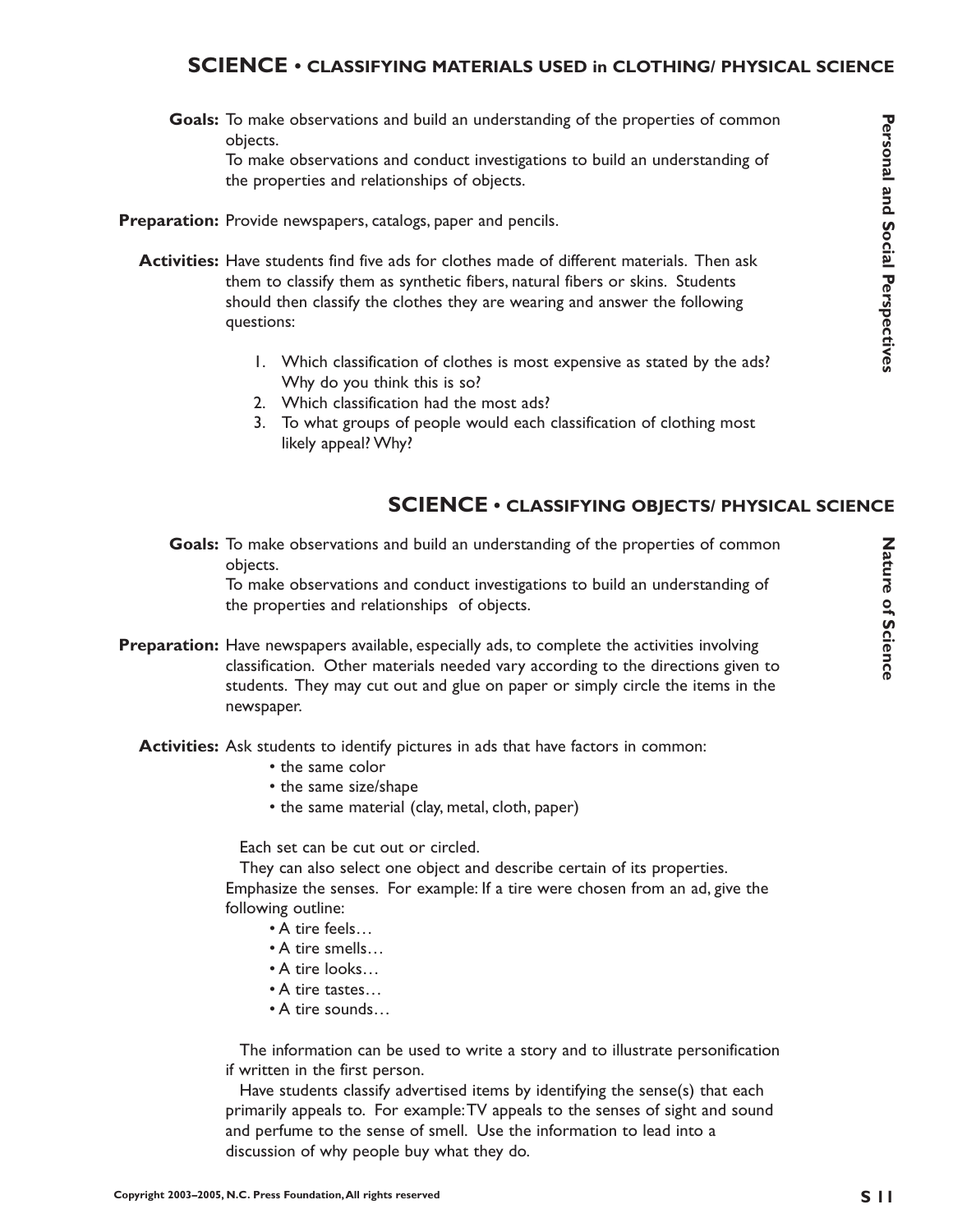#### **SCIENCE • MACHINES and their PROPERTIES/ PHYSICAL SCIENCE**

Goals: To make observations and build an understanding of the properties of common objects. To make observations and conduct investigations to build an understanding of the properties and relationships of objects.

**Preparation:** Provide newspapers and the student worksheet S 12-11.

- **Activities:** Using the newspaper, have students locate and list machines that make work easier. Examples include calculators, computers, washing machines and can openers. The list can be classified in several ways, such as easy or difficult to use, expensive or inexpensive or by where it is used, in the kitchen, at school, in the office, etc. Provide the graphic organizer S 12-11 for students to record their answers. Have students identify the newspaper sections where most machines appear. Ask:
	- 1. Were more found in retail and classified ads? Were there any articles that mentioned machines?
	- 2. Were machine ads scattered throughout the paper or located mainly in one section?
	- 3. Were machines usually advertised at department stores or specialty stores?

Ask students to create their own invention including an illustration of its parts, descriptions of what it is made of, the costs and how the invention will benefit mankind. Also have them create an ad for the invention.

#### **SCIENCE • SELLING a MACHINE/ PHYSICAL SCIENCE**

Goal: To demonstrate an understanding of technological designs.

- Preparation: Provide newspapers. Share the definition of machine. A machine is defined as anything that makes work easier or faster. A compound machine is two or more machines working together.
	- **Activities:** Have students select a machine from advertisements in the newspaper. Ask them to become the machine and sell themselves to the class by telling what things they can do, how much they cost and where they can be purchased.

#### **SCIENCE • ELECTRICITY and its USES/ PHYSICAL SCIENCE**

Goals: To make observations and conduct investigations to build an understanding of magnetism and electricity. To demonstrate an understanding of technological designs.

Preparation: Provide newspapers.

**Activities:** Ask students to locate examples of uses of electricity in the newspaper. After a discussion of how electricity affects their daily lives, students should write a story about "A Day Without Electricity." If students need prompting, ask

**Personal and Social**

Personal and Social

**Perspectives Technology**

Perspectives Technology

**Technology**

Technology

**Technology**

Technology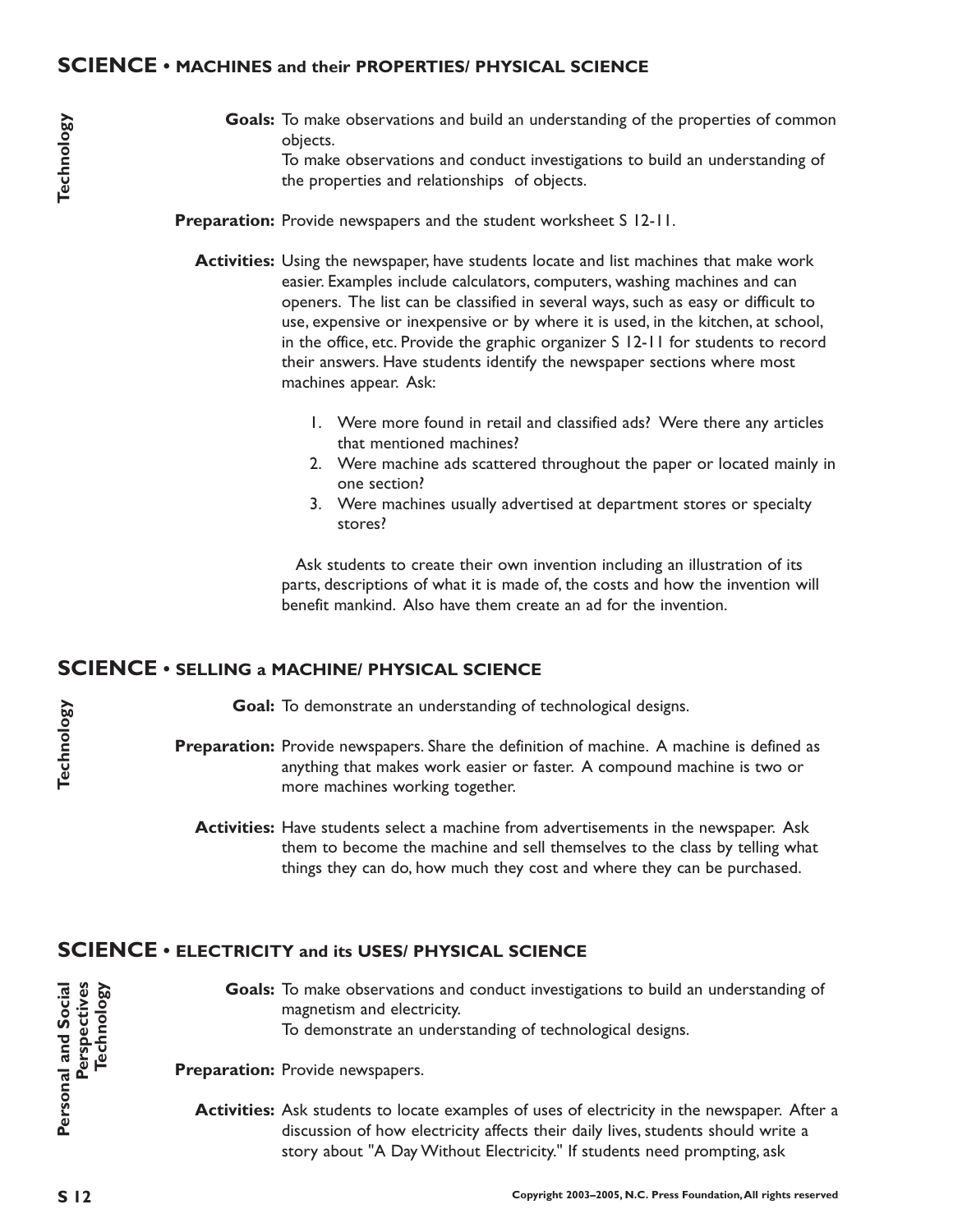#### **SCIENCE • ELECTRICITY and its USES/ PHYSICAL SCIENCE, continued**

#### **Activities,**

continued: questions such as: Instead of watching TV or playing video games, what will you do? What would you do without a blow dryer or curling iron? a microwave? Also have students do the following:

- 1. Look at the retail and want ads and circle all electrical items.
- 2. List the items in order of importance and frequency of use.
- 3. Figure out what selling points the items would have if electricity were done away with.

#### **SCIENCE • SPACE EXPLORATION/ EARTH and SPACE SCIENCE**

Goals: To make observations and use appropriate technology to build an understanding of the earth/moon/sun system. To acquire an understanding of the earth in the solar system and its position in the universe.

- Preparation: Provide copies of newspapers and the student worksheet S 13-12.
	- **Activities:** Ask students to read and take notes on articles in the newspaper dealing with United States space exploration. This should be done for several weeks. Then, based on information obtained, have students write a summary of the status of U.S. space exploration. Predict what will happen in the next 25 years and discuss how this will affect our lives. Provide the graphic organizer S 13-12 for students to record their answers.

#### **SCIENCE • EXPANDING ENERGY NEEDS/ EARTH SCIENCE**

- Goal: To develop abilities necessary to do and understand scientific inquiry in the earth and environmental sciences.
- Preparation: Provide newspapers and the student worksheet S 13-13.
	- **Activities:** Have students read newspaper articles dealing with the cause/effect situations arising from expanding energy needs and/or fuel shortages. Students should make two lists of the causes--one in which the causes produce beneficial results; the other in which the causes produce undesirable results. Ask students to write possible solutions to the problems presented. Provide the graphic organizer S 13-13 for students to record their answers.

#### **SCIENCE • The SOURCE of WEATHER INFORMATION/ EARTH SCIENCE**

**Personal and Social**

Personal and Socia

**Perspectives**

Perspectives

**Personal and**

Personal and

**Perspectives** 

**erspectives**

**Social**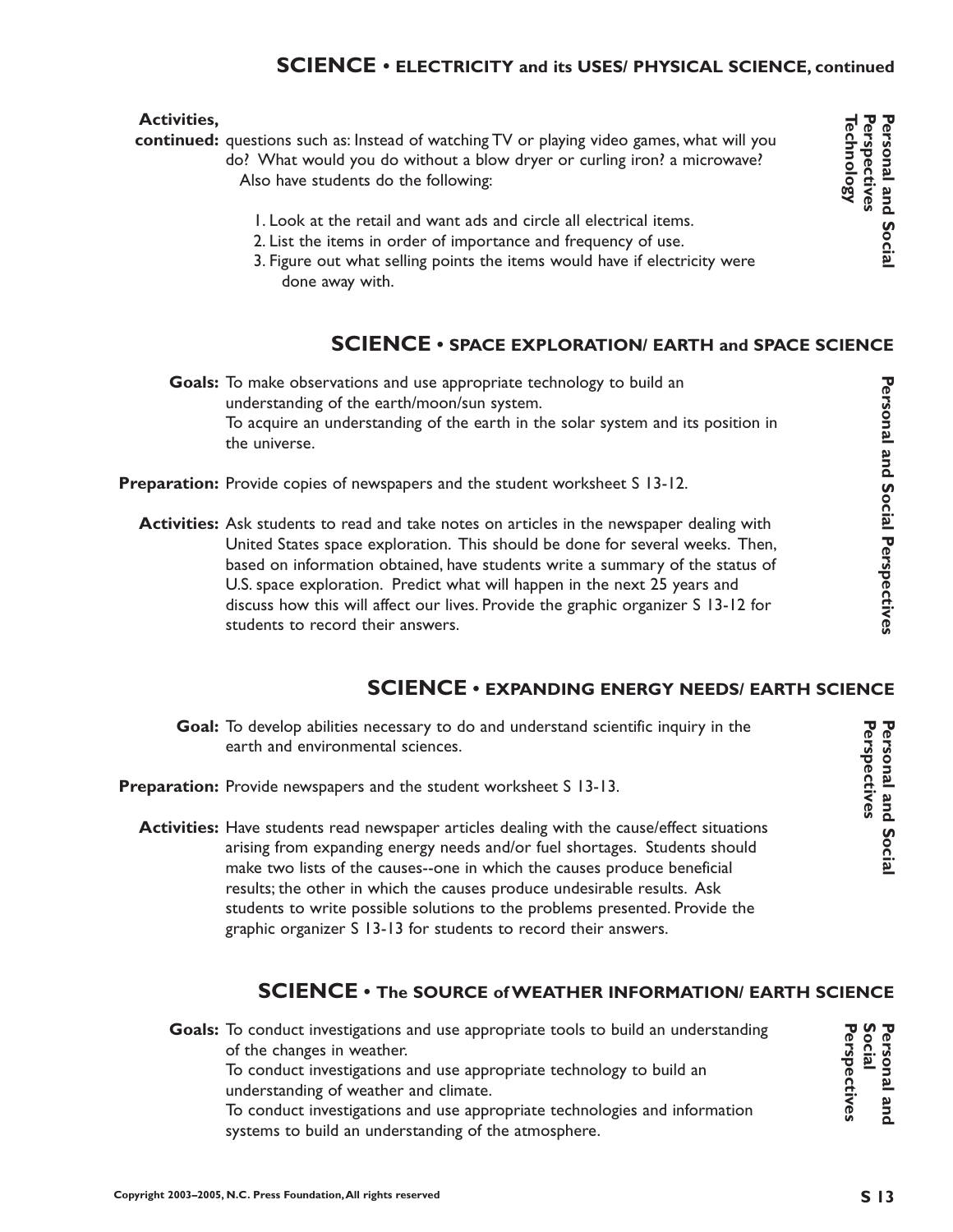#### **SCIENCE • The SOURCE of WEATHER INFORMATION/ EARTH SCIENCE**

Preparation: Provide newspapers and a large weather map. Ask students:

- 1. How is a typical weather map made?
- 2. What data regarding weather observations is needed?
- 3. How is this information obtained?

Include in the discussion the fact that weather stations throughout the world freely exchange their information through the use of standard message forms. That information is received at the National Meteorological Center where a complete weather map is drawn up and then transmitted to all the forecast centers in the country.All atmospheric data goes through Asheville, N.C.

Ask students to describe ways that various media (newspapers, radio,TV and Internet) alert the public to weather problems and the effectiveness of each media.Then ask how they and their family members obtain weather information on a daily basis and where they get weather information when weather is severe enough to disrupt daily routines.

**Activities:** Ask students to find the weather map in the newspaper and locate:

- 1. an area where there is a high pressure center
- 2. an area where there is a low pressure center
- 3. an area that is fair, cloudy, partly cloudy, rainy, snowy
- 4. a cold front
- 5. a warm front
- 6. a stationary front
- 7. directions of air flows
- 8. the place where the lowest temperature is expected
- 9. the number of weather zones in North Carolina (compare the expected temperatures in each)

Follow up by having them locate and read weather stories that appear in the newspaper. In every circumstance, have them research the condition that pushed weather to the front pages and the factors that contributed to the severe weather.

#### **SCIENCE • The EFFECT of WEATHER/ EARTH SCIENCE**

Goals: To conduct investigations and use appropriate tools to build an understanding of the changes in weather.

To conduct investigations and utilize appropriate technologies and information systems to build an understanding of the atmosphere.

Preparation: Provide newspapers.

#### Activities: Ask students to locate articles in the newspaper in which weather conditions play a major role (sports events, auto accidents). Have students keep a record to see if one kind of weather condition causes more trouble than other kinds. Have students compare the effects of snow, wind, rain or fog on

transportation. Discuss factors other than weather that affect transportation. Look for those factors in news reports.

**Personal and Social Perspectives**

 $S<sub>14</sub>$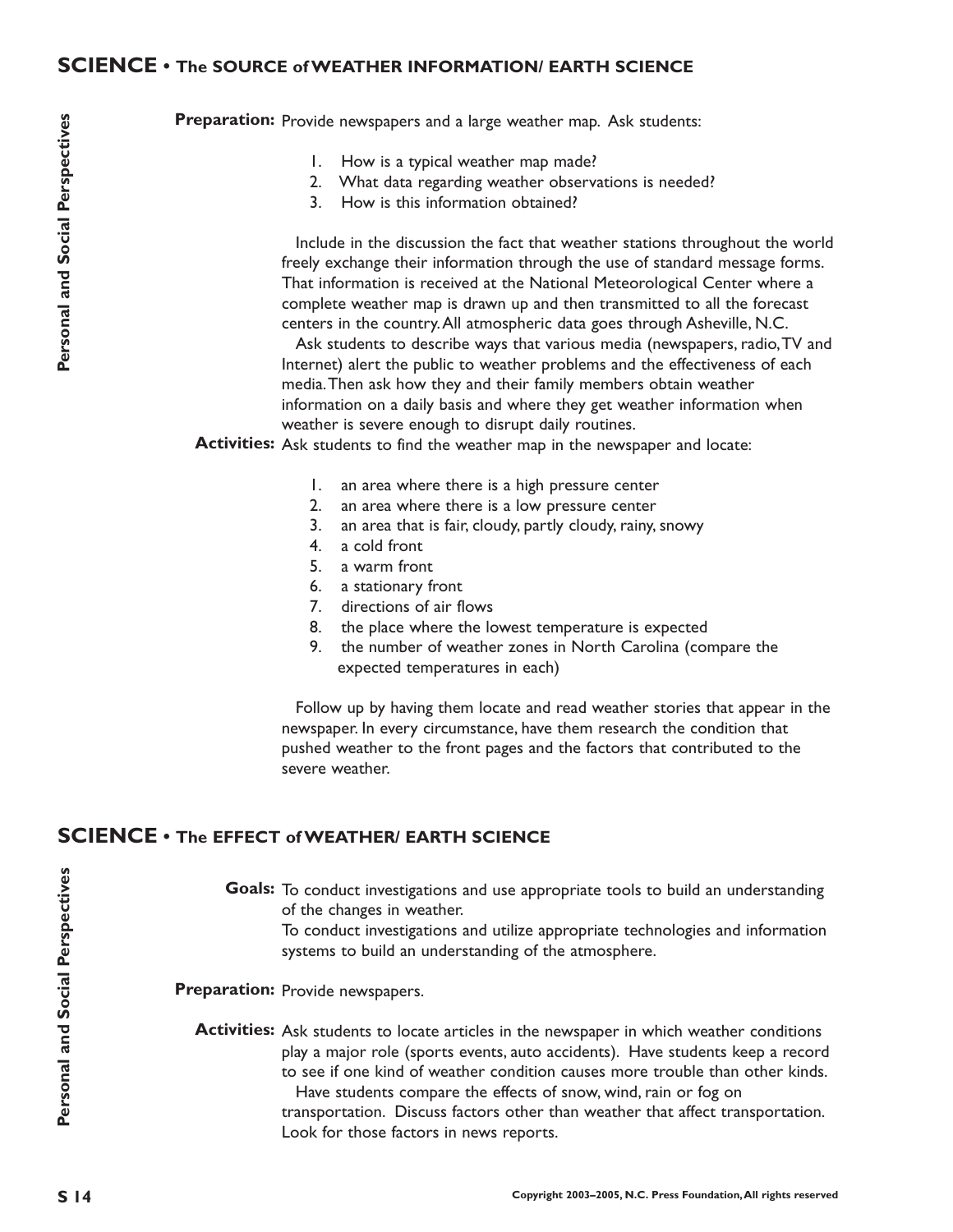- Goals: To conduct investigations and use appropriate tools to build an understanding of the changes in weather. To conduct investigations and use appropriate technology to build an understanding of weather and climate. To conduct investigations and utilize appropriate technologies and information systems to build an understanding of the atmosphere.
- **Preparation:** Provide newspapers during a time when the news reports extreme weather conditions, particularly ones that might damage people and property.They will benefit from learning about tornadoes, hurricanes, floods, droughts, etc. as they occur and when their effects are apparent.Also provide the student worksheet S 15-14.
	- **Activities:** Direct them to find out as much as they can from the news about the dangers nature presents, the causes, effects and ways to prevent or reduce the damage. They should complete the graphic organizer S 15-14 with the information they obtain from the newspaper. Have them record the following:
		- 1. Weather condition or danger
		- 2. Location
		- 3. Causes
		- 4. Effects on people and property
		- 5. Ways to prevent or decrease the damaging effects

Follow up with questions such as the following: Is the location one cause of the devastation? Do socio-economic factors such as lack of adequate housing or sanitation contribute to the problem and make the circumstances worse for those involved? Who steps forward to help? individuals? state agencies? federal government? international community?

#### **SCIENCE • INVESTIGATING POLLUTION/ EARTH SCIENCE**

Goals: To build an understanding of the geological cycles, forces, processes and agents that shape the lithosphere. To design and conduct investigations to demonstrate an understanding of scientific industry.

**Preparation:** Provide newspapers and the student worksheet S 15-15. Open class with a discussion and/or debate about the importance of environmental questions. Ask students to use newspapers and books such as Rachel Carson's Silent Spring as resource material.

**Activities:** Ask students to investigate the problem of pollution by:

- A. Clipping newspaper photos showing various forms of pollution. Take pictures within the community that reveal the same kind of pollution shown in newspaper photos.
- B. Reading articles pertaining to local pollution problems and answering questions such as: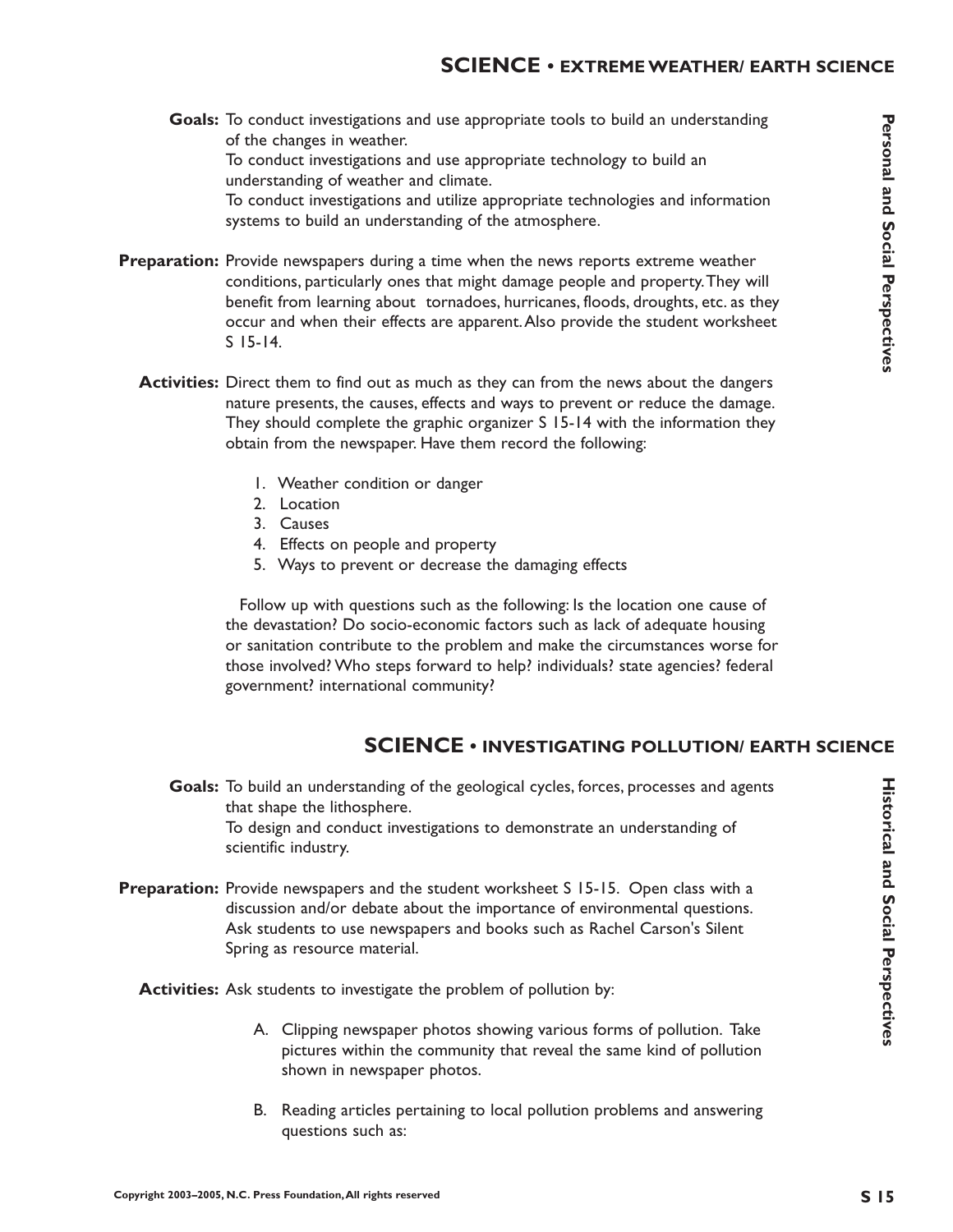#### **SCIENCE • INVESTIGATING POLLUTION/ EARTH SCIENCE, continued**

**Historical and Social Perspectives** 

**Activities, continued:**

- 1. What is the community doing about pollution?
	- 2. What city ordinances are in effect?
	- 3. What can you do to help fight pollution?
- C. Investigating through newspaper articles the causes of and ways of preventing pollution, noting the related health problems.
- D. Studying newspaper articles to find out what the national pollution issues are and seeing if those issues affect the local community in any way. Explore the question:Why is pollution a more pressing problem in some places than in other places?
- E. Answering key questions about a specific pollution problem. Offer the graphic organizer S 15-15 with the following questions:
	- 1. What is the pollution problem?
	- 2. When did the problem begin?
	- 3. Who in the community is working on the problem?
	- 4. Where is the problem?
	- 5. What can I do to help?
	- 6. Where did the pollution originate? Did industrial pollution come from distant places and not from industry in your own community?
	- 7. Did weather play a factor in the pollution?

Write a paper in which you discuss the following statement: Pollution is a global concern that calls for local action. Give specific examples. Explore ways that students have become involved in conducting environmental research through the Globe program.

See the Web site http://www.globe.gov (accessed March 26, 2003).

Have students collect stories about people and institutions that have worked to solve pollution and other environmental problems and have succeeded in their efforts to improve the environment.They should save the stories by tearing out the newspaper pages where they find the stories and placing the pages in folders.

#### **SCIENCE • UNDERSTANDING POLLUTION/ EARTH SCIENCE**

Goals: To build an understanding of geological cycles, forces, processes and agents that shape the lithosphere.

To design and conduct investigations to demonstrate an understanding of scientific inquiry.

Preparation: Have newspapers available.

**Activities:** As an extension of a study or discussion on pollution, ask students to locate words in the newspaper related to pollution. Examples include oil slicks, smoke and trash. Those words can be written on the board and the meanings discussed.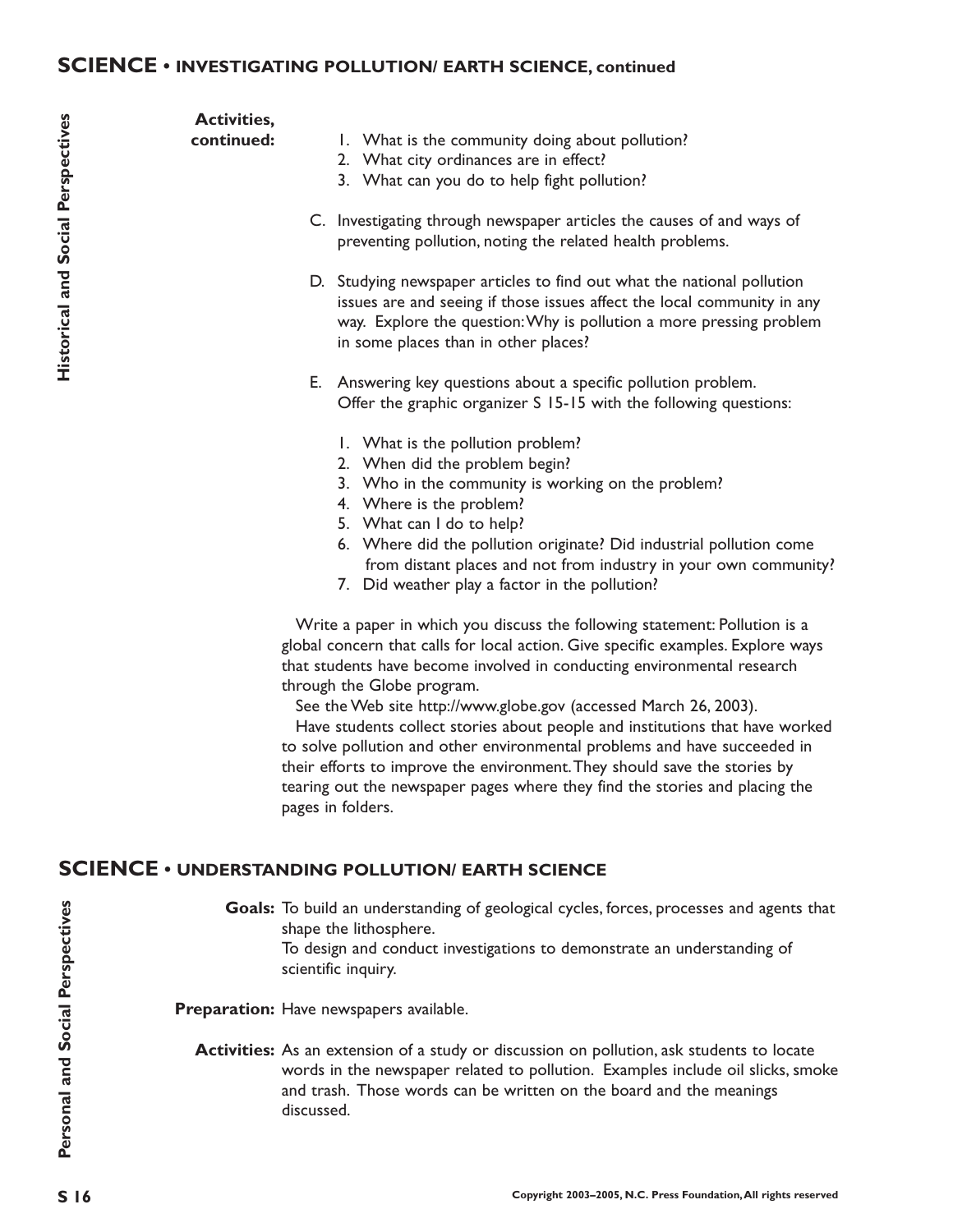#### **SCIENCE • UNDERSTANDING POLLUTION/ EARTH SCIENCE, continued**

#### **Activities,**

Follow up with questions and examples: **continued:**

- 1. Does everyone agree that the words listed relate to pollution?
- 2. Who determines what pollution is?
- 3. What are the short-term causes and effects of pollution? For example: Illegal dumping causes contamination of water.
- 4. What are the long-term causes and effects of pollution? For example: Increased industrial waste causes contamination of air and water and those in turn cause health problems. As the public is made aware of the dangers to health, pressure mounts on public officials to set and enforce guidelines for control of wastes.

Then have students describe and/or draw a world where pollution has gone unchecked and another world where it has been controlled. They should look for political cartoons that dramatize environmental issues and show varying points of view.

#### **SCIENCE • The USE of PESTICIDES/ EARTH SCIENCE**

Goal: To build an understanding of geological cycles, forces, processes and agents that shape the lithosphere.

#### Preparation: Provide newspapers.

Lead a discussion on the use of pesticides:What are the pros and cons of using pesticides (insecticides and herbicides)? What groups of people are likely to be in favor of their use? against their use?

- **Activities:** Instruct students to locate newspaper advertisements and articles dealing with drugs or pesticides used to destroy insects.Ask students to study the ads, read the articles and conduct research to answer these questions:
	- 1.What insects are to be destroyed and why?
	- 2.What dangers are there in using the pesticides?
	- 3. Do the ads or articles warn of any dangers?

#### **SCIENCE • The CHANGING EARTH/ EARTH SCIENCE**

Goal: To develop an understanding of the ecological relationships among organisms.

Preparation: Make newspapers and science textbooks available.

Discuss examples of changing geological patterns on the earth which humans create such as man-made lakes and man-made jetties along the North Carolina coasts.Also, provide the student worksheet S 17-16.

**Activities:** Have students locate examples of changing geological patterns in newspapers and identify good and bad results they cause. List questions for students to discuss as they read newspapers and conduct research:

Perspectives **Perspectives**Personal and Socia **Personal and Social**

**Personal and Social Perspectives**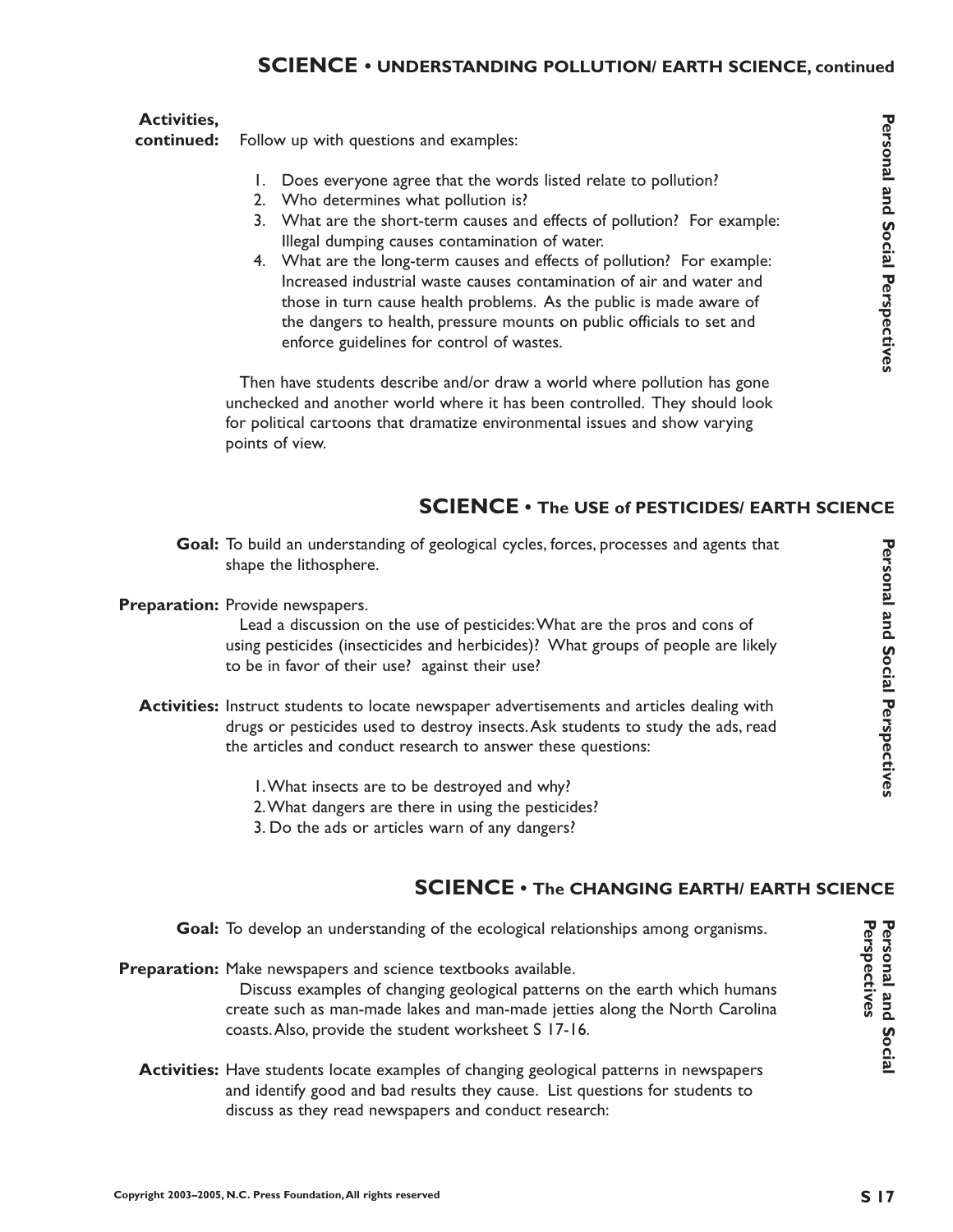#### **SCIENCE • The CHANGING EARTH/ EARTH SCIENCE, continued**

# Personal and Social Perspectives

**Activities,**

**continued:**

- 1. Should humans interfere with nature?
	- 2. How can the effects of interference be determined, before and after the actions?
	- 3. What types of lands are "protected"?
	- 4. How do developers and industry gain access to protected lands?
	- 5. What economic/political forces come into play when decisions are made that affect natural resources?

Using science textbooks, students should locate information explaining how general properties of earth materials are determined.

#### **SCIENCE • PEOPLE SOLVING ENVIRONMENTAL PROBLEMS/ EARTH SCIENCE**

Goals: To build an understanding of the geological cycles, forces, processes and agents, which shape the lithosphere.

To build an understanding of the geological cycles, forces, processes and agents, which shape the atmosphere.

To build an understanding of the geological cycles, forces, processes and agents, which shape the hydrosphere.

**Preparation:** Provide local and regional newspapers and the student worksheet S 18-17. Ask local NIE Coordinators for directions on how to conduct a Target Date activity. Have students write for different newspapers and/or use Web sites to read different newspapers.You can choose to focus on North Carolina newspapers or newspapers from across the country. Or using the Web, students can look at newspapers from around the world.The N.C. Press Association Web page, http://www.ncpress.com, provides links to N.C. newspapers and the Newspaper Association of America Web page, http://www.naa.org, provides links to national and international newspapers.

**Activities:** After students receive the newspapers, have each of them read a different paper looking for science-related stories. Have them use the stories to identify people in communities working to solve problems related to topics such as the soil (lithosphere), air (atmosphere) and water (hydrosphere).Ask them to complete the graphic organizer S 18-17. Students should form groups and if their newspaper fails to have a story, they should read stories that other students find. Using their area newspaper and online newspapers, they should create a file of stories about the topics.At the conclusion of their study, they should write a position paper on what needs to be done about one or more problems. Encourage them to look for ways to get involved in their own communities.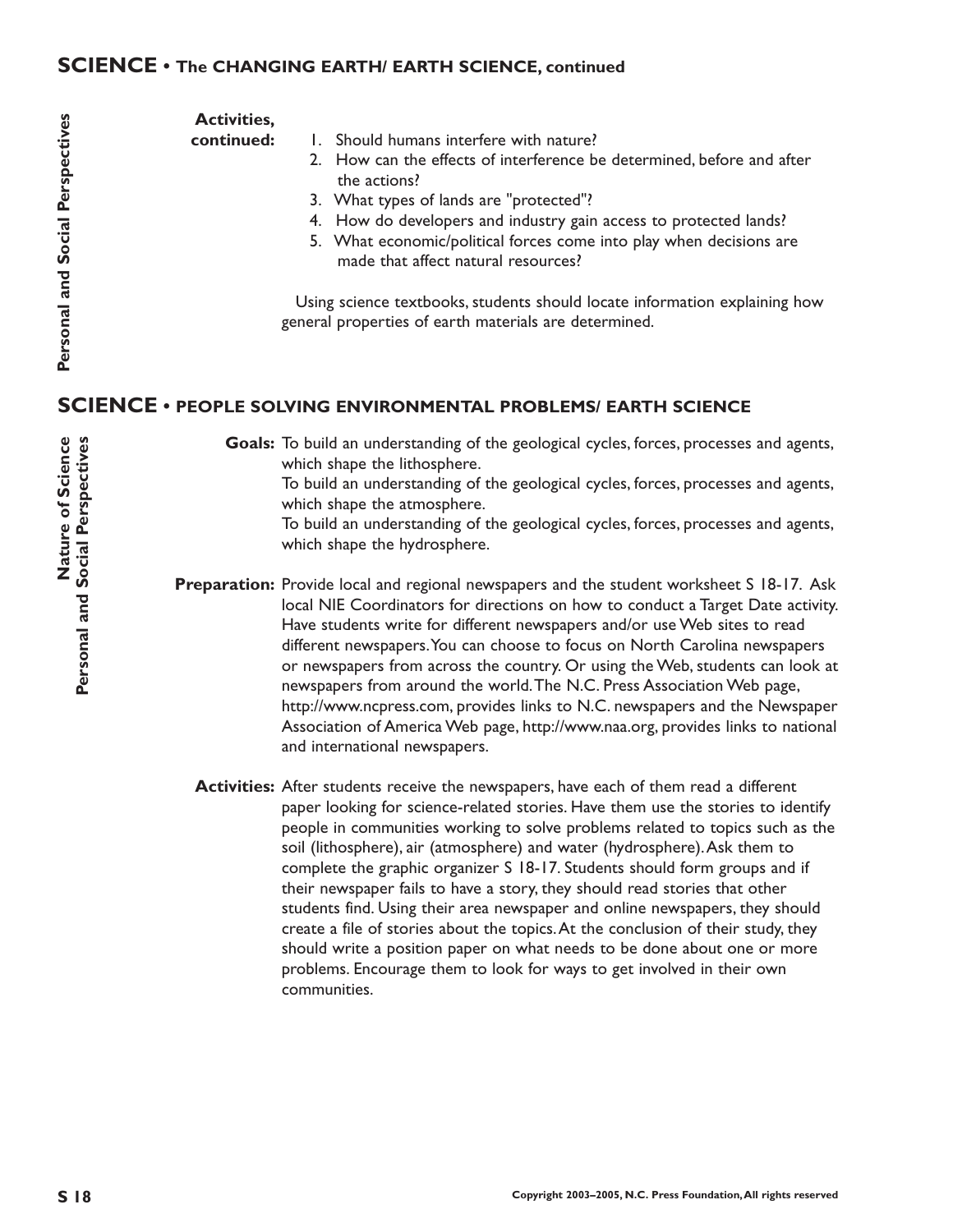Goals: To conduct investigations and make observations to build an understanding of the needs of living organisms. To conduct investigations and build an understanding of animal life cycles. To make observations and conduct investigations to build an understanding of animal behavior and adaptation.

To develop an understanding of the unity and diversity of life.

- Preparation: Provide newspapers. Use photographs, stories and comics for the activity. Outline the stages of human development: baby, child, adolescent and adult (young to senior adult).
	- **Activities:** Have students select photographs and stories about people at various stages of development and paste them on paper from youngest to oldest.Ask them to write the name of someone they know who is at each stage of development and indicate their relationship to each person.They should focus on ways that they help and are helped by people at the various stages.

To follow up, students can look in newspapers for photos and stories about people at different stages of life relating to one another.

#### **SCIENCE • AGE and BEHAVIOR/ LIFE SCIENCE**

Goal: To build an understanding of animal growth and adaptation.

- Preparation: Make available several issues of the newspaper. Give background information about human development. For example:All babies are different and differences continue to emerge as they grow up. However, each stage or age group is special and can be characterized. For example, teenagers are concerned with gender roles and attune to peer pressure.
	- **Activities:** In newspapers, identify and have students identify normal human behavior and the ages of people who are likely to exhibit the behavior. Also note any abnormal behavior that is reported. Discuss problems that people of all ages share. Comics and advice columns often deal with issues related to age, gender and different roles (parent, child, employee, etc.). Have students present their information through writing and a display of

photos and stories they find.

#### **SCIENCE • OVERPOPULATION/ LIFE SCIENCE**

- Goal: To conduct investigations and use technologies and information systems to build an understanding of population dynamics.
- **Preparation:** Provide newspapers, the student worksheet S 19-18 and additional research materials.
	- **Activities:** Have students read and take notes on newspaper articles dealing with the effects of overpopulation such as famine, diseases and inadequate living conditions.Then they should identify areas where those problems are prevalent and read articles and conduct further research to find out why the problem of overpopulation is difficult to solve, particularly in some areas of the world.

**Personal and Social Perspectives**

Personal and Social Perspectives

Personal and Social Perspectives **ersonal and Social Perspectives**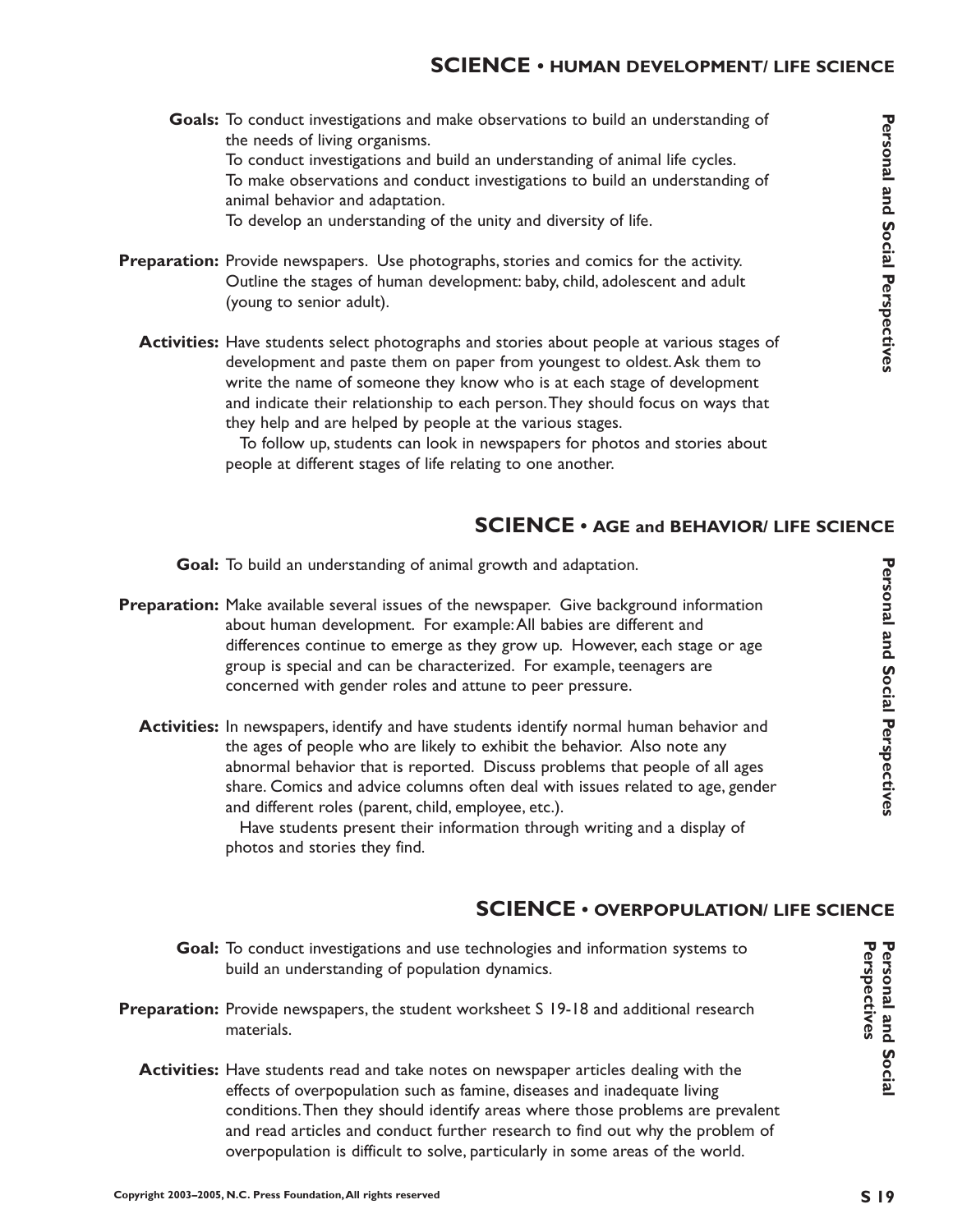#### **SCIENCE • OVERPOPULATION/ LIFE SCIENCE, continued**

#### **Activities,**

continued: Students should look for examples in the newspaper of people working to relieve overpopulation and related problems. Have them offer solutions to the problem of overpopulation. Provide the graphic organizer S 19-18 for students to record their answers.

> Read and record information from newspapers about urban growth, land use and manufacturing. Compare newspapers that serve urban and rural areas to see if the following concerns are more pressing in urban settings where overpopulation is likely to occur.:

- 1. Waste disposal
- 2. Food supplies
- 3. Disease control
- 4. Resource availability
- 5. Transportation

Students may also compare reporting on the above concerns in industrialized and less industrialized nations.They should pay particular attention to Third World nations.

#### **SCIENCE • SOCIAL IMPLICATIONS of SCIENCE/ LIFE SCIENCE**

Goal: To conduct investigations and use technologies and information systems to build an understanding of population dynamics.

Preparation: Provide newspapers and lead a discussion concerning the various aspects of biology, focusing on the social implications.

Activities: Have students collect newspaper stories on the social implications of biology. Ask questions to help them identify likely topics and implications:

- 1. What factors (hereditary and environmental) affect the growth and decline of population?
- 2. How do topography and climate affect population distribution?
- 3. What are the effects of heredity and environment on individuals and society?
- 4. How do geographic location and natural resources affect culture?

#### **SCIENCE • CONSUMER PROTECTION/ PERSONAL and SOCIAL PERSPECTIVES**

Goal: To demonstrate an understanding of technological designs.

Preparation: Provide newspapers.

**Activities:** Ask students to read a newspaper article dealing with consumer protection (car safety standards, food quality standards). Then have them write a paragraph about the article. Students should include the consumer protection

**Nature of Science**

Nature of Science

**Personal and Social Perspectives**